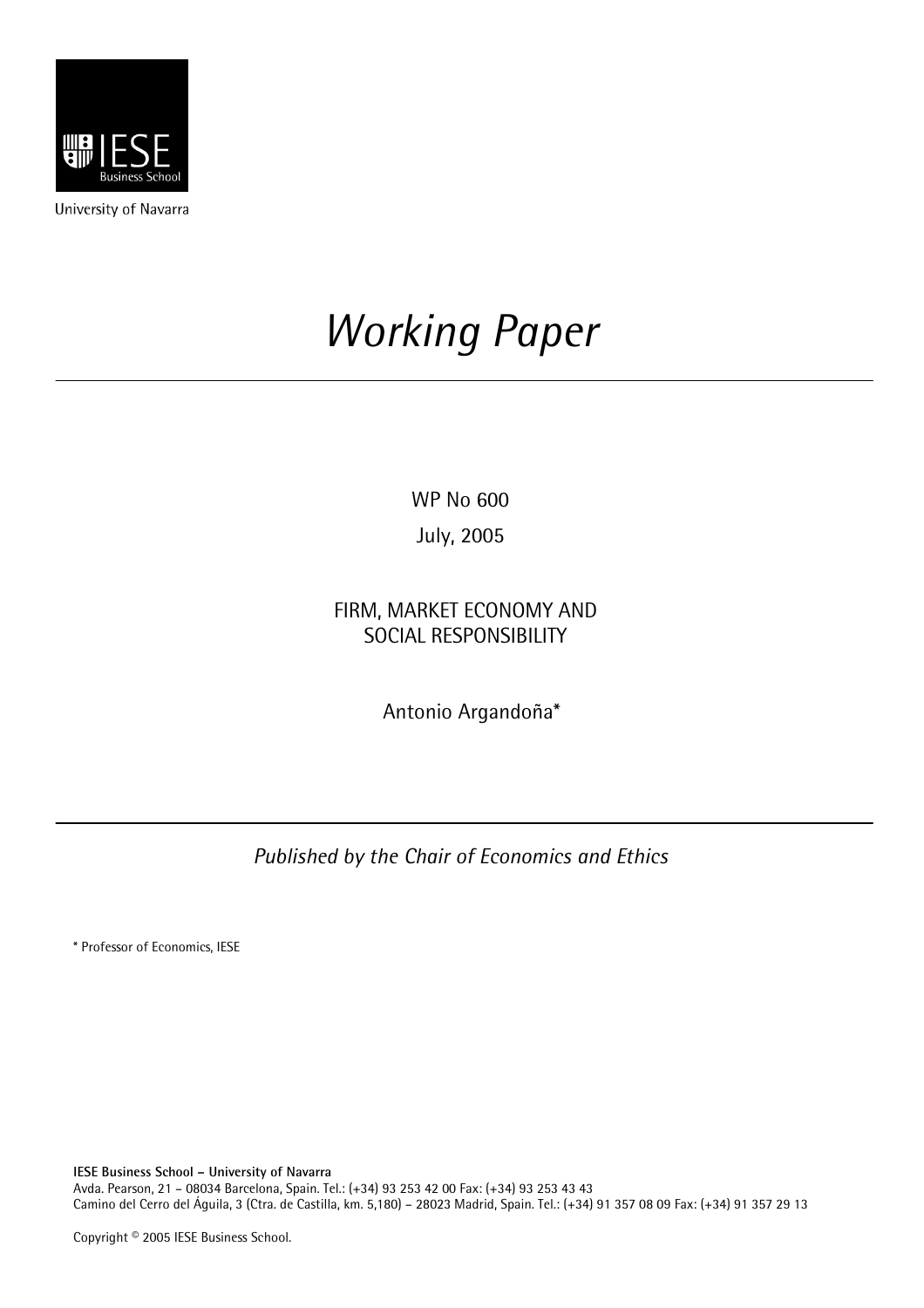## **FIRM, MARKET ECONOMY AND SOCIAL RESPONSIBILITY**

#### **Abstract**

In January 2005, *The Economist* published a survey on corporate social responsibility (CSR), joining a long-running debate on the meaning and need for CSR in a market economy. The British weekly's thesis, widely accepted among economists, was first stated years ago by Milton Friedman (1962): a firm that maximizes its profits while acting within the law and the ethical rules that are intrinsic to a market economy is fulfilling all of its social and moral responsibilities and need not abide by any other type of constraint or demand. However, this thesis is disputed by many other authors.

This article seeks to answer the question of whether there is a role for CSR in the economic paradigm. Obviously, it does not pretend to give a final answer but simply to set forth the reasons that will enable each person to arrive at his or her own answer. The first part discusses the economic arguments about maximizing value for the owner and society and viewing the firm as a nexus of contracts. The second part discusses the different arguments about the possible role of CSR in the economic paradigm. The article ends with the conclusions.

**Keywords:** Contracts, Corporate social responsibility, Efficiency, Ethics, Value maximization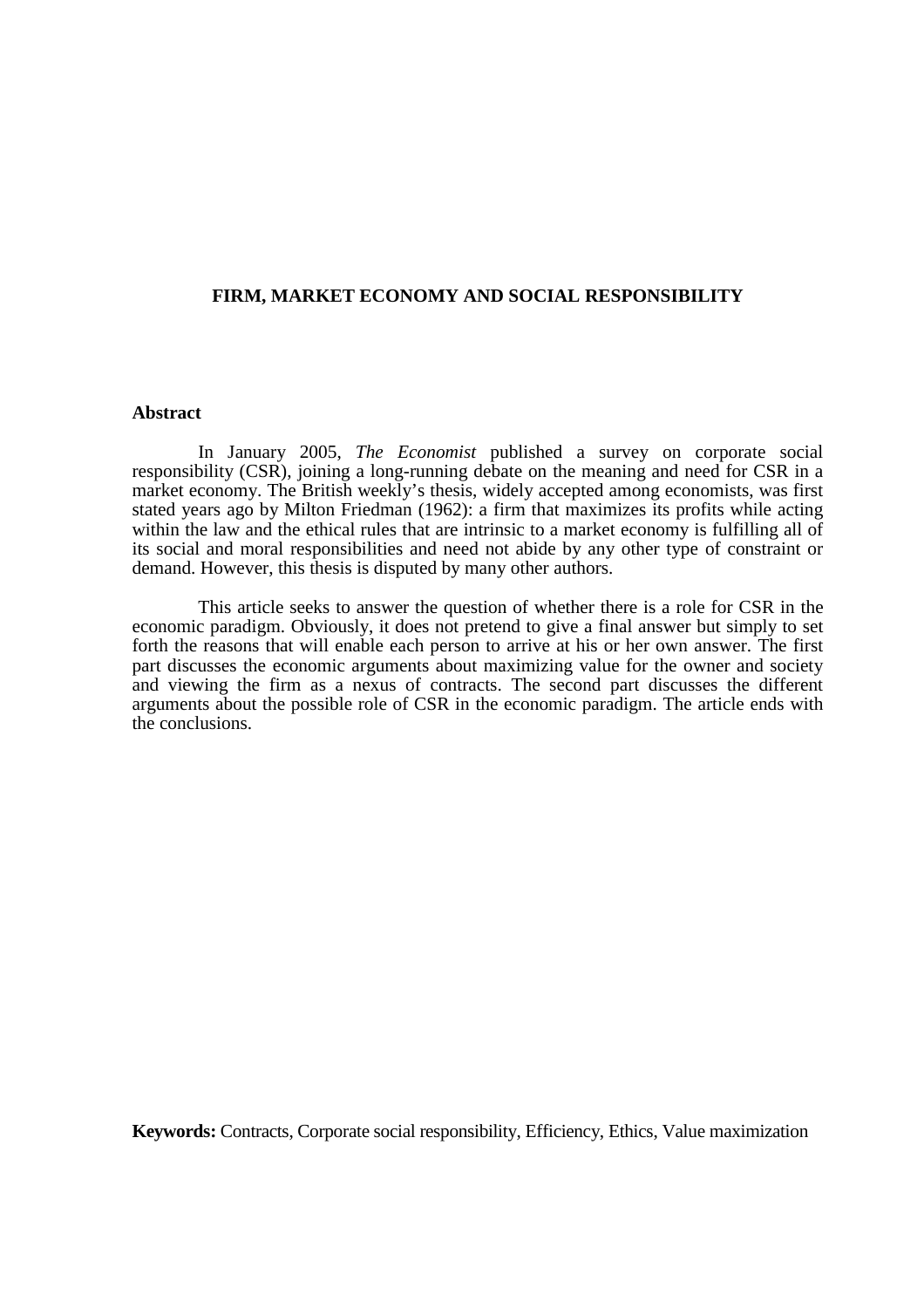# **FIRM, MARKET ECONOMY AND SOCIAL RESPONSIBILITY**

#### **Introduction**<sup>1</sup>

In January 2005, *The Economist* published a survey on corporate social responsibility (CSR), joining a long-running debate on the meaning and need for CSR in a market economy. The British weekly's thesis, widely accepted among economists,<sup>2</sup> was first stated years ago by Milton Friedman  $(1962)$ :<sup>3</sup> a firm that maximizes its profits while acting within the law and the ethical rules that are intrinsic to a market economy is fulfilling all of its social and moral responsibilities and need not abide by any other type of constraint or demand. However, this thesis is disputed by many other authors.

This article seeks to answer the question of whether there is a role for CSR in the economic paradigm. Obviously, it does not pretend to give a final answer but simply to set forth the reasons that will enable each person to arrive at his or her own answer. The first part discusses the economic arguments about maximizing value for the owner and society and viewing the firm as a nexus of contracts. The second part discusses the different arguments about the possible role of CSR in the economic paradigm. The article ends with the conclusions.

# **The purpose of the firm in the economic paradigm**

#### *Maximizing value for the owner*

In the theory of the firm, it is common to start with the hypothesis that the firm acts "as if" its managers' goal were to maximize profits (or the firm's value for the owner)<sup>4</sup> (Friedman 1953). We may accept or reject that hypothesis as a description of the way firms behave, but what interests us here is its normative content, i.e. the argument that firms *must* always act that way. Why, for example, does Friedman say (1962, p. 133) that "there is one

<sup>&</sup>lt;sup>1</sup> This paper is part of the research work of IESE's Ethics and Economics Chair. I would like to thank the Fundación José y Ana Royo for its financial support and Professors S. Ramakrishna Velamuri, Joan Enric Ricart and Nuria Mas for their input. This subject has been discussed previously in Argandoña (2003b). A simplified version of this paper is forthcoming in *Papeles de Economía Española* under the title "Economía de mercado y responsabilidad social de la empresa" (Market economy and corporate social responsibility). 2

<sup>&</sup>lt;sup>2</sup> Two excellent examples are Henderson  $(2001)$  and Sternberg (1994).

<sup>&</sup>lt;sup>3</sup> His best known article on the subject is Friedman (1970).

<sup>&</sup>lt;sup>4</sup> From now on, when we talk about maximizing value, we mean maximizing value for the owner or shareholder, unless specified otherwise (for example, maximizing social value).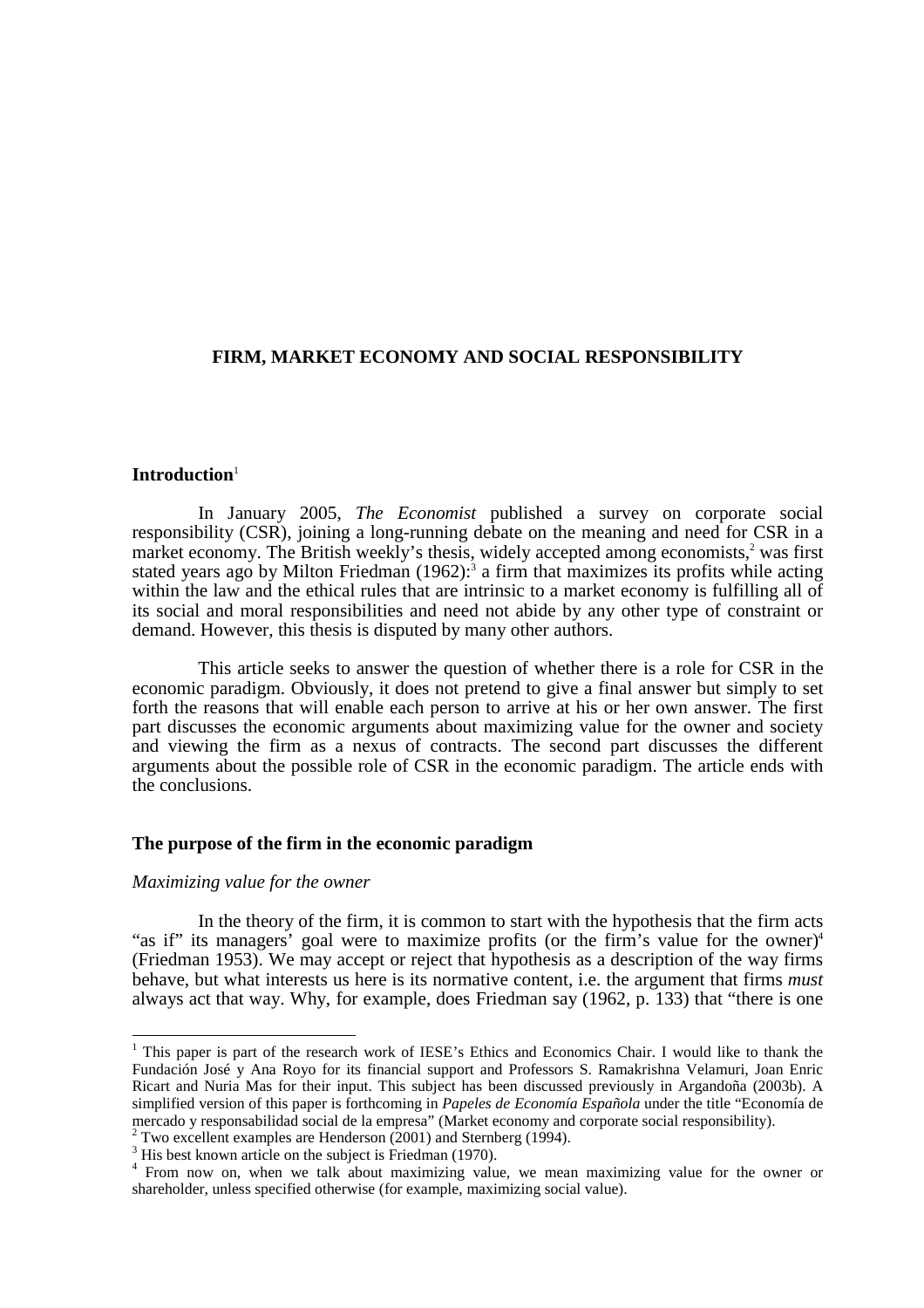and only one responsibility of business – to use its resources and engage in activities designed to increase its profits so long as it stays within the rules of the game, which is to say, engages in open and free competition without deception or fraud"?<sup>5</sup>

The answer to this question is to be found in a feature of human behavior that is basic to the economic paradigm:<sup>6</sup> the "economic principle" (Mises 1949) or efficiency principle, which says that human beings always try to obtain the best results with the scarce resources available – or minimize the resources used to achieve a desired goal. This principle is based on the conception of the economic agent as an evaluating, maximizing, resourceful person<sup>7</sup> and is one that we can accept, at least as a significant component of human behavior.<sup>8</sup>

The same applies to economic institutions and organizations, both those created as spontaneous orders (such as the market) and those created by human design (such as companies): it is assumed that they all pursue maximum efficiency, measured as the difference (or quotient) between the results achieved and the opportunity cost of the resources used. This is why it is said that the social function of economic institutions and organizations such as the market and the firm is to create wealth – or rather, the greatest possible creation of wealth given prevailing constraints (for example, available resources and information and the economic agents' preferences): in other words, maximum efficiency.

How is this achieved? Economics shows that, in general equilibrium and under certain conditions, maximum efficiency (a Pareto optimum) is obtained when firms maximize their profits,<sup>9</sup> or rather, when managers maximize the value of capital for the owners (the value of the stock in the case of a public corporation).<sup>10</sup> Hence the conclusion that firms *must* maximize this value: being economic institutions, it is their only responsibility because, by abiding by it, they are optimizing their contribution to society. And any other responsibility that prevents them from maximizing value will be undesirable.<sup>11</sup>

<sup>&</sup>lt;sup>5</sup> Other classic references are Arrow (1973) and Hayek (1960). There exists an obvious relationship between what is said in the text and the definition of economics as the science that addresses that aspect of conduct that arises from the scarcity of means to achieve given ends (Robbins 1932, p. 24).

<sup>&</sup>lt;sup>6</sup> Obviously, there is not "one" economic paradigm but many. The paradigm presented here is that of "neoclassical economics" and is that which best aligns with Friedman's thesis mentioned previously – and, of course, does not give due justice to other proposals. The Austrian alternative is particularly worth mentioning; see Huerta de Soto (1999). See Sison (1995) for an excellent discussion of these subjects.

<sup>7</sup> This is the REMM model (*resourceful, evaluating, maximizing man*) described in Brunner & Meckling (1977) and Meckling (1976). This paper will not enter into any discussion of this anthropological principle, which would take us too far from our purpose.<br><sup>8</sup> I say "in principle", because the anthropological assumptions on which this theory is based have been the

subject of considerable argument. It can also be viewed as a requirement of rationality: "To the classical economists, rationality (a term they never used) meant preferring more to less, choosing the highest rate of return, minimizing unit costs and, above all, pursuing one's self interest without explicit regard to the welfare of others" (Blaug 1980, p. 229; cf. Gómez Biscarri 2000).<br><sup>9</sup> See Wingh (1971) for a demonstration and disgussion.

See Winch (1971) for a demonstration and discussion of these conditions; the classic reference is Arrow (1968). The thesis that maximizing shareholder value is also an ethical mandate (Primeaux and Stieber 1994) is based on this argument.

 $10$  This applies in an environment with uncertainty, when decision-making in the firm is separate from ownership, the capital stock is endogenous and the decision is part of an intertemporal process. Cf., for example, Mossin (1977).

 $11$  The first theorem of welfare economics, which shows that a competitive equilibrium is a Pareto optimum (Arrow 1968), is equivalent to introducing the "invisible hand" in the process (Arrow and Hahn 1971, Hahn 1973). Using this theory, as any resource distribution can lead to a Pareto optimum, a "division of labor" can be performed between the efficiency criterion (guaranteed by the conditions of the competitive equilibrium) and the fairness criterion (by varying the initial distribution of resources, so that the optimum is obtained with the desired income distribution). This solves the problem (at least, in theory) of fairness in distribution. Cf. Hausman (2003).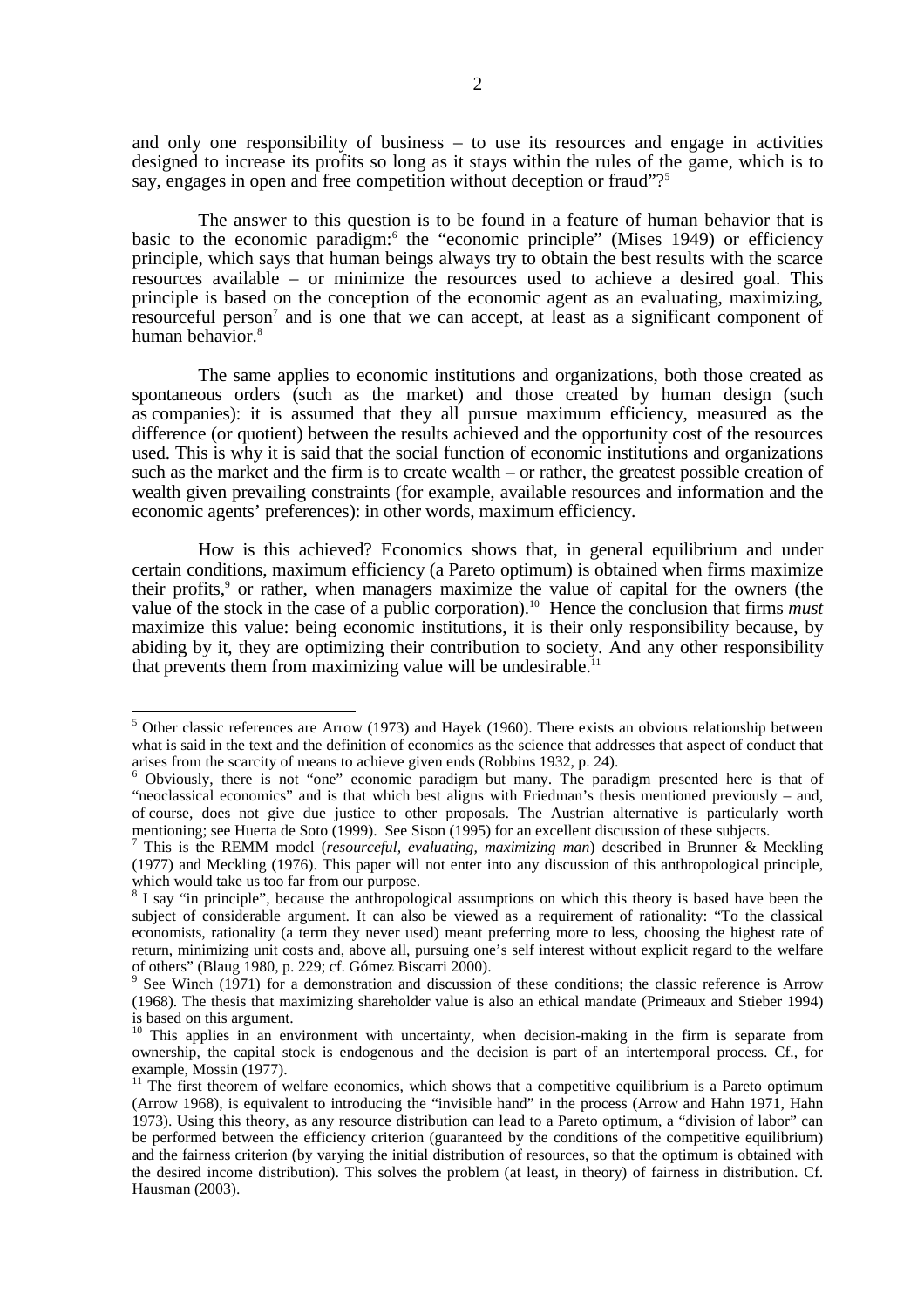The conditions that must be met for value maximization to achieve the optimum are, basically, the existence of perfect competition in all markets (the goods and factors are identical in each market; there is free exchange, free entry and exit; buyers and sellers have perfect information about the price and about the features and availability of goods and factors; and neither buyers nor sellers can influence the price), and the absence of public goods and external effects (so that prices fully reflect all the costs and social benefits).<sup>12</sup>

Of course, these conditions are never met, but the results may be corrected by regulations that reduce market power, increase available information, eliminate entry and exit barriers, provide public goods, correct external effects, etc. – regulations that, at least in theory, may come close to the optimum obtained in competitive conditions. In any case, even if the conditions for an optimum are not met due to imperfections in the regulations, there is no reason to believe that the instruments of CSR (which replace public regulations by private agreements, voluntary codes of conduct, supervision by non-governmental organizations, etc.) will improve the social outcome.

Friedman's thesis, therefore, is not arbitrary. In short, it is equal to saying that the firm's purpose, as an economic institution, is to contribute to the system's maximum efficiency and this is attained when the difference between the value generated by the firm and the opportunity cost of the resources used by the firm is maximal – and this difference, under certain conditions, is the profit generated for the capital's owner.<sup>13</sup>

## *Maximizing social value*

 $\overline{1}$ 

What the conditions for the competitive optimum imply, in short, is that it is necessary to maximize the "social value" (Jensen 2001), which will be given by the difference between the (subjective) *value* that consumers attribute to the product or service produced and the *opportunity cost* of producing it, when the value includes all the (net) positive features for society and the cost includes all the opportunity costs incurred by society (Salas 2004). In other words, the maximum social value will match (approximately) the maximization of the consumer's and producer's surpluses in all the goods, services and resources markets, irrespective of who appropriates these surpluses.

The consumer's surplus is maximized when, given the consumer's preferences and the product's price, the utility obtained from each unit consumed is maximal. And the producer's surplus is maximized when, given the technology available and the prices of the product and the factors, the production costs for society are minimal. However, maximizing value requires appropriating at least part of both surpluses and this may entail nonoptimization of social value. Without aiming to cover all the possible cases, let us see how this can happen in four specific situations.

The first case consists of appropriation of the consumer's surplus by the firm producing the good or service. This appropriation is maximal with perfect price discrimination. However, this is only possible under monopoly conditions – with partial appropriation in conditions of imperfect competition. Any limitation in competition implies a reduction in the quantity supplied in order to increase the price (except in the case of "perfect discrimination"), and this reduces the consumer's surplus, which takes us away from the optimum. Therefore, maximizing value may not be compatible with the social optimum. Hence the perfect competition condition we stated earlier.

 $12$  In short, these are not conditions imposed on the firm but on the market, which must be the mechanism (the "invisible hand": Smith 1776) coordinating the decisions implemented by firms.

 $13$  It is not necessary for the firm to know exactly the value it creates. It is sufficient to offer the right incentives so that the firm's managers and employees always seek to maximize value in their actions (Jensen 2001).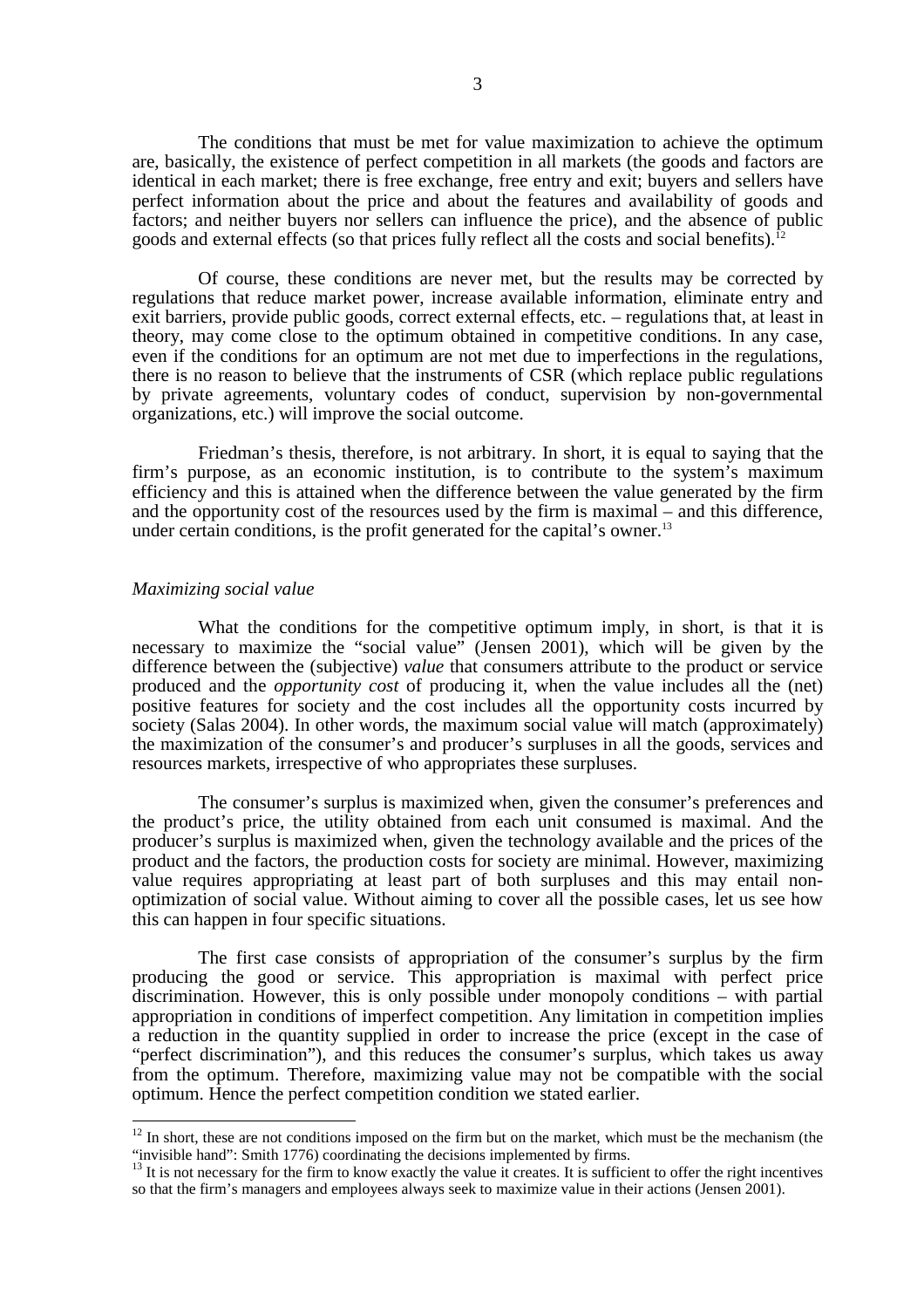The second case is parallel to the first case but now the producer's surplus is appropriated by the seller. Total appropriation is only possible in monopsony conditions in factor markets with price discrimination – with partial appropriation in conditions of imperfect competition in these markets. However, this implies limiting the demand for factors to reduce their price, which, again, is incompatible with the social optimum. Again, this case invokes the condition of perfect competition in all markets.

The third case refers to the generation of the producer's surplus when there are (positive or negative) external effects in production, so that the producer does not bear all the costs (or receive all the benefits) associated with her action but instead passes on part of her costs (or benefits) to third parties not directly involved in the operation, such as the environment (pollution), the local community (traffic congestion, employee training) or society in general (spillover effects of the company's research activities). In addition, this result may be enhanced by the incentives created in the process of the firm's appropriation of the producer's surplus (for example, incentives to offload pollution onto the environment or to not carry out research that would be socially optimal). In short, this explains why social and private costs must be identical in order for value maximization to lead to maximum efficiency.

The fourth case addresses complex forms of cooperation between production factors (and between firms) to create capacities within the firm that enable maximization of the consumer's and producer's surpluses. In conventional economics, the existence of perfect information eliminated any competitive advantage, so that any product could be replaced perfectly by others in competitive conditions and all factors were remunerated in accordance with their contribution to production (the value of their marginal product).

However, if we drop the perfect knowledge assumption, the possibility of generating innovations that contribute social value (in the form of increased value for the consumer or lower cost for the producer) leads to cooperation among production factors that invest in specific assets (physical, human or organizational), forming teams whose members may include customers, suppliers, employees, managers, investors, etc. This enables optimization of value creation and cost reduction (obtaining competitive advantages) but raises new problems: appropriation of the quasi-rents generated, risk management and decision-making within the firm.

Let us suppose, for example, that an employee or manager has accumulated specific human capital (for example, knowledge of the firm's internal processes, its customers' preferences, in-house technology, etc.). This increases the firm's return because it increases the consumer's surplus (the consumer is willing to pay more for the goods) or the producer's surplus (because costs are reduced or productivity is increased). Consequently, this human capital generates quasi-rents whose amount will be governed, in static terms, by the difference between the value of the employee's marginal productivity and the wage he could command in an alternative occupation.<sup>14</sup>

The example of the employee investing in specific human capital is readily generalizable. The firm also accumulates specific physical capital, whose return would be substantially less if it were to be used to produce other goods, in another location, or using some other technology or organizational form. Suppliers also develop human, physical and organizational capital whose return would be less if it were to be used outside of the relationship with the firm<sup>15</sup> – and much the same may be true of customers. Even investors

 $\overline{1}$ 

<sup>&</sup>lt;sup>14</sup> And other lesser items, such as the costs of severance payments and the costs of searching and training a new employee for the firm, and the costs of changing job for the employee.

<sup>&</sup>lt;sup>15</sup> The extreme case could be that of a supplier that provides a specific, differentiated product or service to a single customer.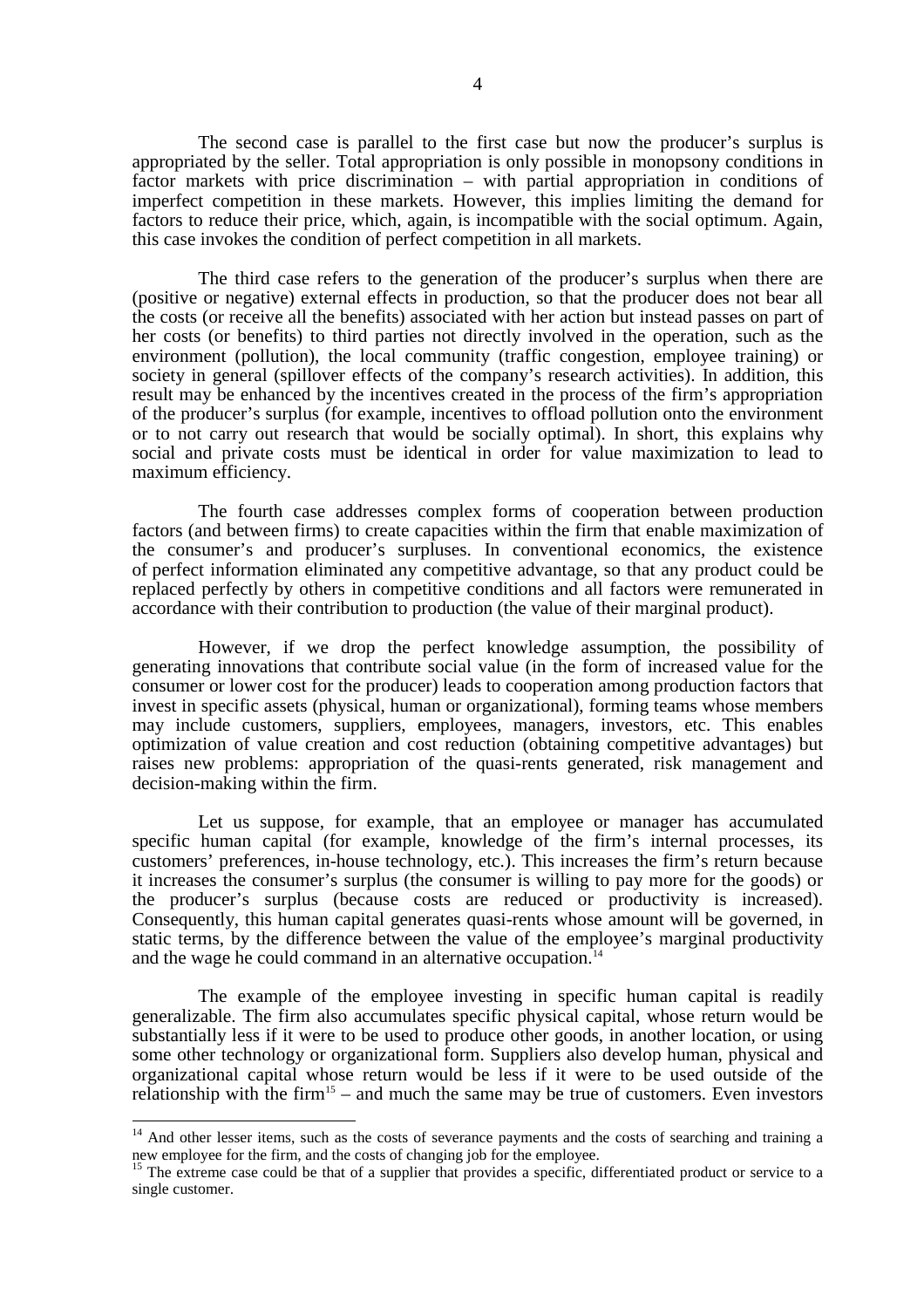may develop specific capital if they use their knowledge of the firm to compare its value creation capacity with that of other investment options.<sup>16</sup>

And both the firm and the other stakeholders will have incentives to appropriate the quasi-rents that have been created in this manner. In the example of the employee who acquired specific human capital, the firm may offer him the lowest wage required to prevent him from leaving to join another firm and continue accumulating specific capital, while the employee may demand the highest wage that enables him to keep his job without being dismissed and being replaced by another employee.<sup>17</sup> What effects will this conflict have on the creation of social value and, therefore, on the thesis that maximizing value maximizes social value? The answer has been sought in the theory of the firm as a nexus of contracts.<sup>18</sup>

#### *The firm as a nexus of contracts*

If a firm is to be managed so as to maximize value for its owners, does that mean that the owners receive preferential treatment? The answer given by economics is no: the goal is to obtain maximum economic efficiency and this is the way to do it. In any case, the other stakeholders are protected by contracts signed with the firm, as employees, lenders, suppliers, customers, etc., including implicit contracts, such as those that bind the firm to the local community or society in general. And, again, observance of the law that regulates contracts is a necessary condition for maximizing efficiency.19

The existence of contracts must simultaneously solve 1) the problem of decisionmaking (who decides what must be done to maximize value) and the resulting control or monitoring by stakeholders (the problem of "corporate governance"), 2) the problem of distributing the value produced, and 3) the problem of risk management by all the stakeholders (Boatright 2002, Bradley et al. 1999, Masten 1988).

According to the contractual theory of the firm, the owners contract with the (internal and external) stakeholders the terms on which they will contribute to the production of goods and services in the firm, in return for a pre-established remuneration. This solves the problem of distributing the value of the output: if the contracts are voluntary and free, each contractual stakeholder receives the share that has been agreed, while the non-contractual stakeholders also receive a pre-established share (for example, the State collects taxes) and the owners receive the residue (Rappaport 1998).<sup>20</sup> The same applies to ordinary risks: the contractual stakeholders receive their risk-free remuneration, while all the residual risk is borne by the owners. If the owners accept the profit and the residual risk, then they are responsible to the other stakeholders, through market or internal control mechanisms (Easterbrook and Fischel 1991, Jensen 2001), for decision-making (which they will delegate to managers, through an agency agreement)<sup>21</sup> and monitoring.

 $16$  Jensen (2001) points out that investors must learn how to value the firm's intangible assets.

<sup>&</sup>lt;sup>17</sup> This subject has also been discussed in finance theory (cf. Rajan and Zingales 2003). The problem is more general, because all those who take part in production will want to appropriate all rents that may be generated, including those of location, market power, specialization, etc.

<sup>&</sup>lt;sup>18</sup> For an excellent discussion, see Arruñada (1998).

<sup>&</sup>lt;sup>19</sup> This is simply a consequence of the theorem that when value for the owner is maximized, value for all the owners of rights on the firm is also maximized (Fama and Miller 1972). This also requires perfect contracts and perfect financial markets (in addition to competition, absence of external effects, etc.).

 $20$  Fulfillment of the contract is essential, as, if the owners try to maximize the residue, they will want to minimize payments to the stakeholders.

<sup>&</sup>lt;sup>21</sup> The problems entailed by this agency contract are well-known but not relevant to the argument proposed here.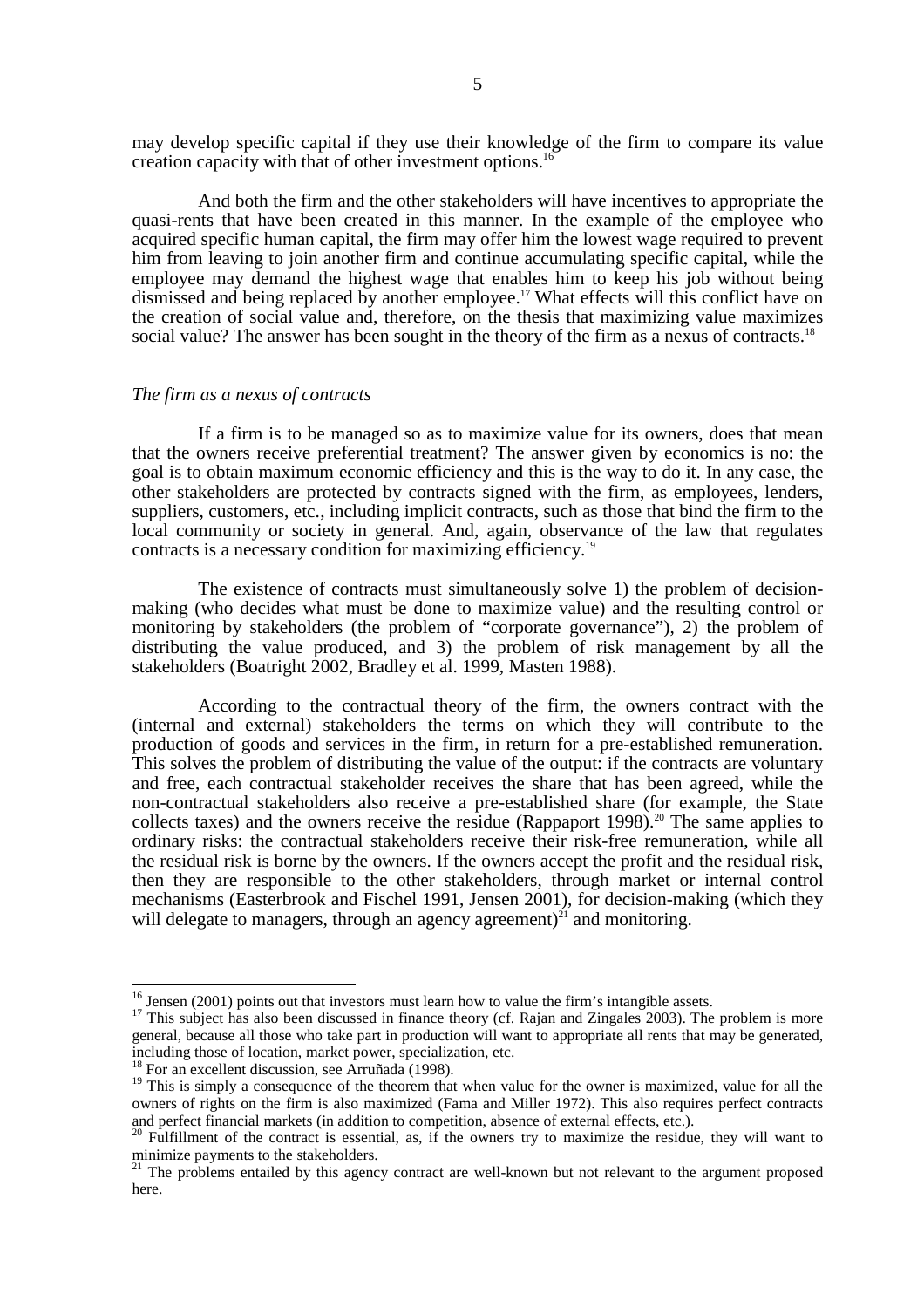However, the answer is not so simple when there are incomplete contracts (due to information asymmetries, fraud, etc., that the law cannot prevent), when there are external effects (i.e. when the contracts affect stakeholders who are not party to the contractual relationship) (Bradley et al. 1999), or when investments are made in specific (human, physical or financial) capital, $^{22}$  as the distribution of the quasi-rents will have effects on the parties involved (Brickley et al. 2000).

Indeed, in a team, each member's contribution to the overall result can only be determined by considering the performance of the team as a whole: it is not possible to remunerate each member in accordance with the value of her marginal productivity because that marginal productivity is not independent of that of the other members, of the entire team or of the firm as a whole. Therefore, the contract must maintain the incentive to cooperate, so that value is maximized and the stakeholders' interests are not harmed.

On the other hand, all those who provide specific capital, regardless of its nature, run a risk that cannot always be diversified (by, for example, transferring it to the owners of the firm's capital), because they have all made specific investments that lose value outside of the firm and, as we have seen, may be appropriated by other stakeholders (Kaufman et al. 2003).

In any case, the contracts must be complete, in the sense that all the parties affected by the firm's decisions are included in the network of contracts that constitutes the firm. And this condition may not be met in at least two senses: first, when the non-contractual stakeholders bear part of the external costs (and profits) (for example, due to pollution caused by the firm) and bear a risk on their assets, and, second, when there are parties who are not represented in these contracts (for example, future generations). This again argues in favor of a role for laws and regulations.

In short, the thesis that making decision and monitoring the execution of such decisions are the responsibility of the owners of capital is based on the assumption that there is an optimal contract structure that minimizes transaction costs, settles internal conflicts regarding the distribution of quasi-rents and is compatible with optimization of social value  $(Gibbons 2004).$ <sup>23</sup> However, it is impossible to distribute the quasi-rents a priori, before the provision of specific capital, because this generates free-rider behaviors. Neither can it be left for a negotiation a posteriori, when production has already been carried out, because this favors continuous reopening of the battle for the distribution of the quasi-rents. And, of course, it does not take into account the interests of those not included in the contracts, unless they are protected by law.

A number of solutions have been proposed for this problem. One of them is to create corporate governance mechanisms with the participation of all those affected by the problem (at least those who provide specific human or physical capital, and extracontractual stakeholders affected, for example, by externalities). This contradicts the thesis that monitoring should be performed by the owners with the sole goal of maximizing value for them. $24$ 

 $\overline{\phantom{a}}$ 

 $22$  The "specific assets" addressed by these investments may be very varied, depending on the type of specificity: location, physical, human capital, "dedicated" assets, "co-specialized" assets, etc. Cf. Arruñada (1998), chap. 4, for a study of these assets within the firm, and chap. 5 for the relationships with customers and suppliers.

 $^{23}$  Gibbons (2004) points out that the contract structure may settle disputes about the physical (disposable) capital, but not about the human capital or about the incentives for contractors outside of the firm (mainly suppliers and customers), because they possess specific assets whose value is modified by the firm's decisions and this value cannot be protected in a contract. Furthermore, (vertical) integration of these contractors outside of the firm does not solve the problem of the pursuit of quasi-rents, because the problems of "haggling/politics are inescapable problems in any governance structure" (Gibbson 2004, p. 35).

 $^{24}$  This is the solution given by Freeman and Evan (1990) and Kaufman et al. (2003); cf. Argandoña (2003a).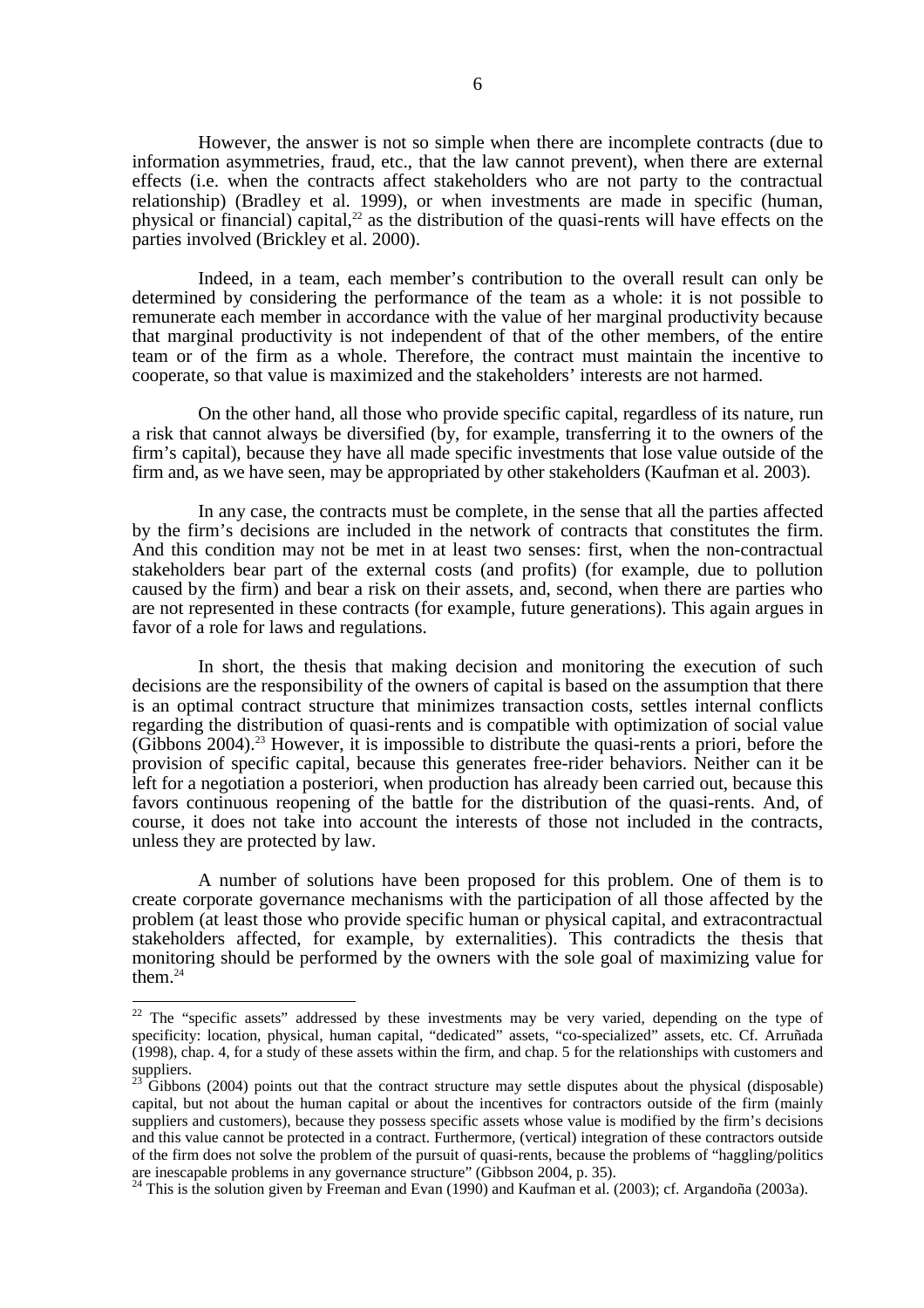Another solution, proposed by Jensen (2001), is to broaden the maximization of value to include not only the value captured by the owners of capital but also all of the firm's financial rights, including those of lenders, investors, etc. However, this only solves the problem for those who provide financing, not for the owners of specific human capital nor (necessarily) for outside suppliers and customers.

It should also be borne in mind that formal contracts are not the only possible way of addressing relationships within the firm and between the firm and its environment, which raises the possibility of "relational contracts" (Baker et al. 2002). These are informal agreements between parties, who undertake to abide by them (they are self-enforceable) due to the high cost that non-performance will have for their future relations, even though the agreements could not be enforced, for example, before a court. There are many relationships of this type, both within firms and with other stakeholders: unwritten codes of conduct, implicit agreements between managers and employees, informal relationships between suppliers and customers, or between companies operating in the same industry, etc. And all of them are based, in one way or another, on trust because they address the prospect of a long-term relationship, in which decisions made in the present affect the future (for example, by changing the incentives to invest in specific assets). In other words, they presuppose the existence of ethics.

### **Is there a role for corporate social responsibility?**

If the above discussion adequately addresses the strengths and weaknesses of the economic paradigm, can there be a role for CSR? The discussion on this subject is complicated by the absence of any precise definition of CSR and, in particular, by the existence of very different positions, based on different conceptions of what can be expected from the firm and from its role in society.

As a provisional starting point, I shall take a couple of broad and quite similar definitions of CSR. The first is given by the European Commission (2001, p. 7): "a concept whereby companies integrate social and environmental concerns in their business operations and in their interaction with their stakeholders on a voluntary basis". The second is given by David Vogel (2004, p. 3): "policies and programs of private firms that go beyond legal requirements as a response to public pressures and societal expectations". As we shall see in the course of this discussion, this "voluntary integration" and these "policies and programs", also voluntary, constitute an ethical requirement that must be fulfilled by the firm, beyond the "social and environmental concerns" and the "pressures and expectations of society".

## *Social responsibility and the goal of the firm*

 $\overline{\phantom{a}}$ 

As we have already said, the purpose of the firm is efficiency. But should economic institutions be governed solely by the efficiency criterion or are there other dimensions that are also important? The production and sale of goods and services with economic efficiency is, without doubt, an extremely important social function of the firm, but is it its only purpose?

The answer is probably no. From the viewpoint of positive science, it cannot be said that there are institutions that are purely economic but rather that there are institutions or organizations with economic, political, or ethical dimensions.<sup>25</sup> Thus, the firm is not only

<sup>&</sup>lt;sup>25</sup> Cf. Pérez López (1993). This is the "holistic" approach suggested by Freeman and McVea (2001).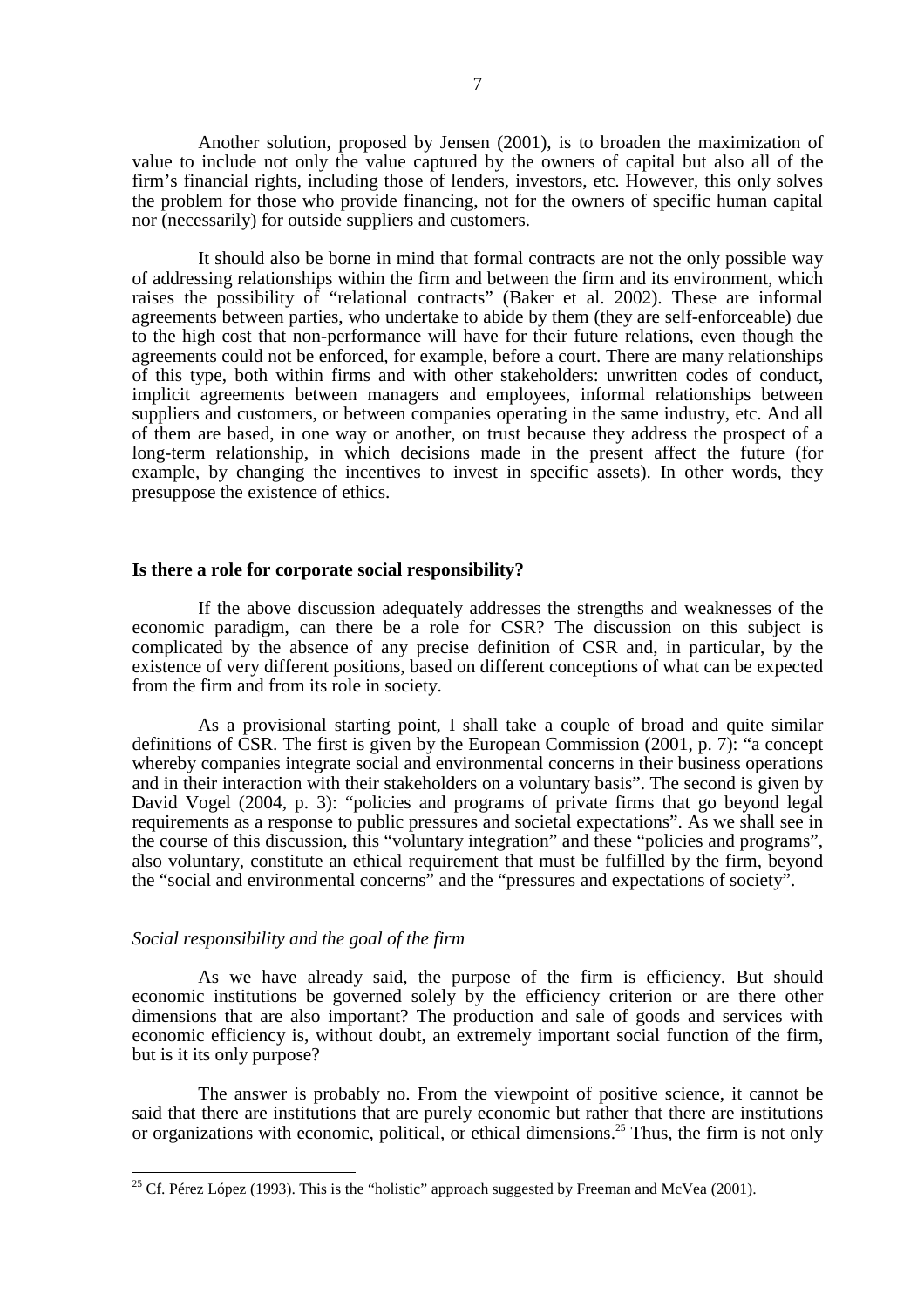an economic institution but also a sociological, cultural, political and ethical institution, encompassed within a variety of disciplines, with different approaches and models, in terms of efficiency, but also in terms of power, conflict, legitimacy, social demands, meaning, culture,… (Lozano 2000).

Viewed in this light, CSR could be seen as a reminder, on a normative level, of the existence of these other dimensions, which must also be present in the firm:<sup>26</sup> for example, respect for its employees' dignity, solving conflicts within the firm and with its environment, etc. To an extent, it could be said that these are demands placed upon the firm as a human organization, even before we consider it as an economic organization focused on achieving maximum efficiency. In synthesis, the above considerations take us towards a concept of CSR that overlaps with that of ethics, connecting with Friedman's thesis mentioned at the beginning.<sup>27</sup>

In any case, this criterion would not be applicable to the versions of CSR which stress its voluntary nature, which would only be acceptable if the firm's managers have its owners' explicit or implicit authorization to carry them out, in accordance with criteria other than that of efficiency. $28$ 

#### *Social responsibility and efficiency*

The argument we have just presented can be formulated in an alternative manner with respect to the efficiency concept, that is, that condition that characterizes the firm as an economic institution and which legitimizes its social function. In the economic paradigm, efficiency in the firm is defined and measured in terms of the income statement, that is, including only what appears in present and future inflows and outflows (ends and means), measured in monetary terms or convertible to them.

And this would be the appropriate measure if they were the only relevant factors, that is, if there were no other ends different from those which can be evaluated in terms of the firm's income and no other means except those whose costs are included in the calculation of the firm's net earnings. That is, if it was not necessary to take into account aspects that cannot be measured in money terms, such as the agents' acquisition of attitudes and values, or their moral deterioration<sup>29</sup> (Argandoña 2003b).<sup>30</sup>

From this viewpoint, the role of CSR could be as a reminder of the existence of other ends and other means, of other "revenues" and other "costs", including, for example,

 $26$  This is the conception of business "in" society developed by Lozano (2004).

<sup>&</sup>lt;sup>27</sup> For a brief review of the different ethical theories of CSR, see Garriga and Melé (2004).<br><sup>28</sup> Avi-Yonah (2005) points out that there is a conception of the firm, which he calls "real" and considers to be dominant, under which managers would be authorized by the company, and often by its owners too, to carry out this type of voluntary CSR activities, even when they are incompatible with maximizing value.

 $^{29}$  As Illanes explains (1994, p. 31), "efficiency is a quality that people talk about when the question is 'what is it useful for' or 'what is it valid for', that is, when we place ourselves in the context of the connection or relationship between means and ends. Hence the complexity of any efficiency statement, and, above all, of any efficiency statement that goes beyond the technical level in its strict or restricted sense, that is, it does not confine itself to indicating the capacity of a certain means to produce a certain end (...). For this reason, a discourse which is conducted in terms of efficiency is an incomplete discourse, suspended in a vacuum; or, in other cases, a discourse that does not make explicit its implicit elements because it presupposes a certain end, even though sometimes it does not clearly state this".

 $30$  Another problem, which I will not dwell on here, is that efficiency is defined in terms of a Pareto optimum, that is, a situation in which no-one can improve his welfare without diminishing another person's welfare. However, the Pareto optimum is not neutral from an ethical viewpoint. Cf. Argandoña (1998), Buchanan (1985), Hamlin (1986), Sen (1979).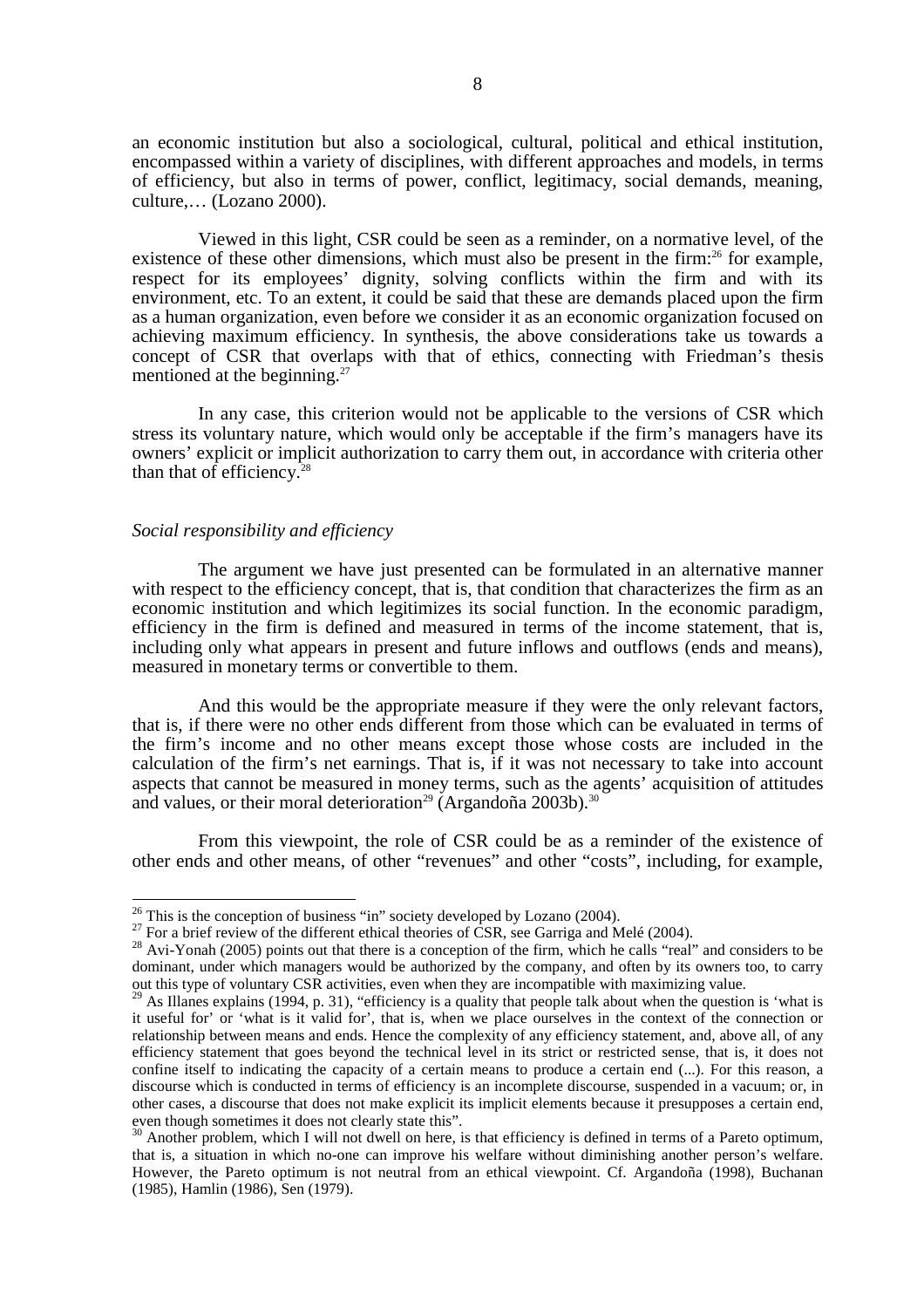changes in the preferences function induced by human decisions (Argandoña 2005) or the external (environmental, for example, but also moral) effects of decisions. To put it more bluntly: maximizing efficiency would indeed be an absolute optimum if it was possible to take into account all the –positive or negative– economic, political, social and moral effects on the agent who decides and on all of the other agents (present or future) over an unlimited time frame. However, this is not possible – among other reasons, because man is a free being. So we need rules, criteria and values, a moral framework to guide people in their actions. And this is the role of ethics.<sup>31</sup> So, CSR is once again identified with ethics.

## *Social responsibility and profits*

 $\overline{\phantom{a}}$ 

The simplest instance of the acceptance of CSR would be that in which the firm exercises its social responsibility through the performance of actions that favor or, at least, do not prevent maximization of value for the owners (Avi-Yonah 2005, Mitchell et al. 1997, Odgen and Watson 1999) – which Jensen (2001) calls "enlightened" value creation.<sup>32</sup> This can happen, for example, when consumers are willing to pay a higher price because they perceive greater value in the goods and services obtained (for example, because the company protects the environment above and beyond what is required by law, or because it applies fair trade rules in its supplies), or when costs are reduced as a consequence of CSR actions (for example, because employees work harder or because regulation costs are decreased through the firm's self-regulation in environmental issues).

However, if firms seek to maximize value in their actions, and CSR is a party to this outcome, then CSR adds nothing of significance – unless it is interpreted as a means (among others) for identifying business opportunities, which implies ceasing to consider it as an exercise in social responsibility.<sup>33</sup> Of course, CSR can contribute to reducing costs or maximizing value, but this cannot be stated as a general rule.

Furthermore, it is questionable to argue that firms with CSR maximize value just as well as other firms, or even better than them. In actual fact, there are all manner of combinations along a continuum between efficiency and responsibility; empirical results are not and never can be conclusive, and it is impossible to establish what is cause and what is effect. $34$  In addition, if all firms were socially responsible, the benefits (in terms of product differentiation, for example, or lower production costs) that each would obtain from its socially responsible actions would disappear (Vogel 2004).<sup>35</sup>

# *Social responsibility and the conditions for a competitive optimum*

According to the arguments put forward by economists, if the conditions for a competitive optimum are met, there is no place for CSR. And if these conditions are not met, the creation of a legal and regulatory framework may guarantee achievement of those

 $31$  This is why Argandoña (1989) states that ethics is the condition of equilibrium of all human systems. See also Huerta de Soto (1999) and his discussion of the role of ethics as a coordinator of decisions.

 $32$  Garriga and Melé (2004) include this conception among the instrumental theories of CSR, while Lozano (2004) includes it among the reactive theories.<br><sup>33</sup> This leads Chandler (2003, p. 33) to describe this way of advocating CSR as "unreal and amoral".

 $34$  Margolis and Walsh (2003) give an excellent summary of the attempts to find a relation between CSR and profits, and of the methodological and practical problems raised by these attempts.

<sup>&</sup>lt;sup>35</sup> Which leads some to suspect that companies' insistence on promoting CSR may have other goals, such as blocking the entry of competitors or avoiding regulation (*The Economist* 2005). When CSR becomes a social norm, free-riding is privately beneficial for free-riders, even though they may be socially harmful.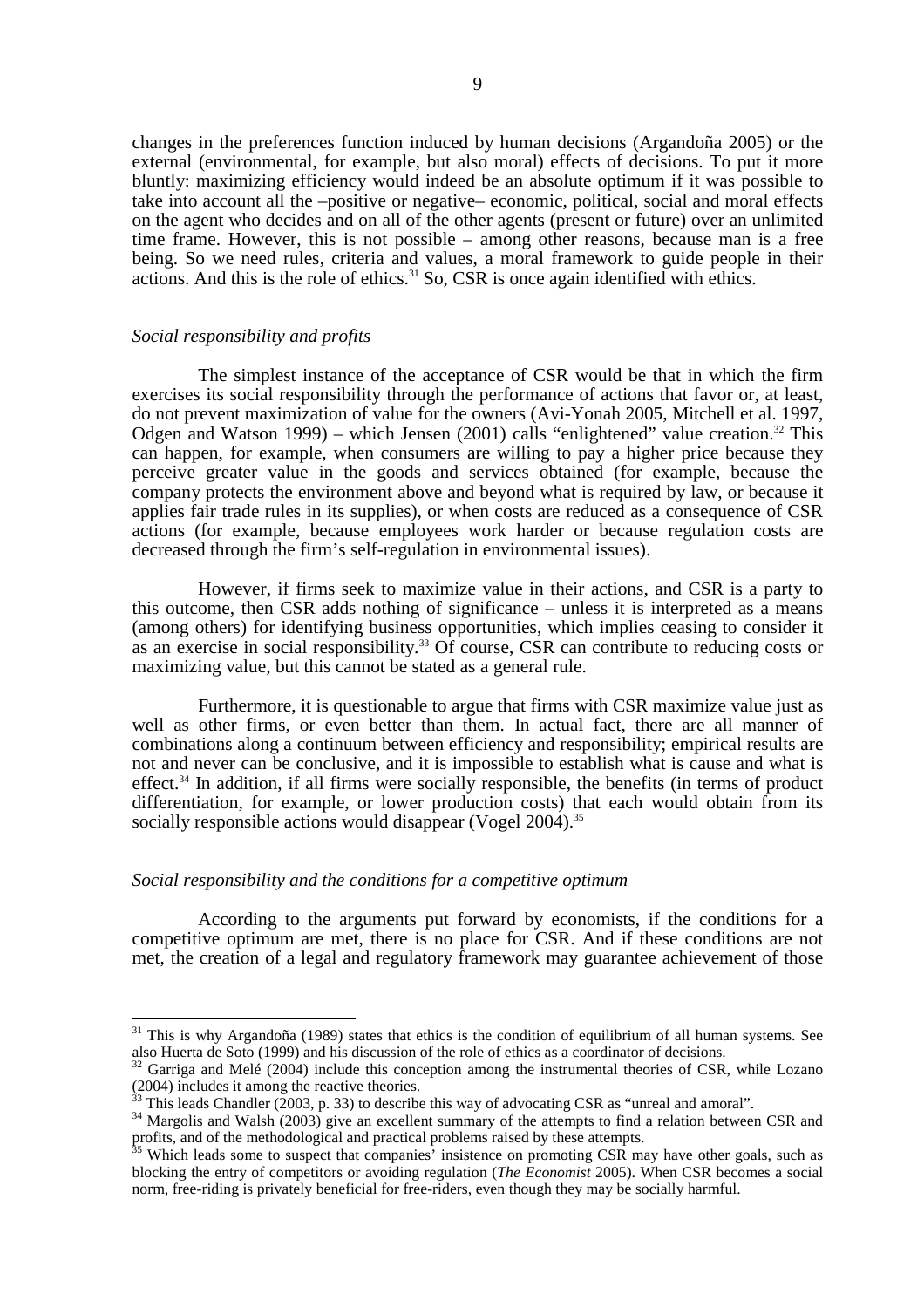optimal results. And if this framework is sufficient, CSR will be unnecessary.36 But if this is not so, then there is a role for CSR. For example, legislation is usually reactive (it addresses problems after they have appeared), while CSR can be proactive; the law is usually incomplete, because it does not consider all of the relevant details which CSR can take into account; regulation may give rise to problems, such as that of "capturing the regulator", which CSR can avoid; etc. This leads us to view CSR as an exercise in the firm's ethical responsibility, that is, as a moral duty.

Consequently, CSR may be seen as a substitute for or a complement to legislation and regulation, even though it may be incompatible with maximizing value for the owners (Avi-Yonah 2005), provided that this takes us to a situation that is closer to maximizing social value.<sup>37</sup> In such cases, CSR would enable us to compensate for the lack of competition in the markets (for example, by paying above equilibrium wages in a job market in which the firm has monopsonistic powers), internalize external effects (by reducing pollution, improving product safety, etc.) or provide public goods by private means (by means of philanthropic actions).38

However, this proposal is not without problems. The first is that of incentives: why should a firm implement CSR criteria when this goes against the goal of maximizing value? In this case, it would be necessary to invoke ethics as a mandatory internal force, perhaps accompanied by the coercive role of social norms.

There is another problem in this approach to the legitimacy of CSR: are firms better positioned than the legislator to determine the causes of deviations from the optimum and do they have the necessary means to correct such deviations? In principle, CSR is less effective and less efficient than regulation (Vogel 2004) because the firm does not always have the means for analysis, it does not have the global vision that is necessary when making decisions that affect society as a whole, and it cannot easily counteract the opportunistic behaviors (free riding) that may appear in self-regulation situations (Howard et al. 2000), etc.<sup>39</sup> Consequently, CSR actions cannot guarantee attainment of maximum efficiency, and often they cannot even guarantee that social welfare will grow (Kapstein 2001).

In spite of this, CSR can complement regulation, particularly in those cases that cannot be included in the general rule,<sup>40</sup> or when, due to errors made by the State, the law or regulation falls short of the social optimum. Business practice shows that the strategies to address these problems may vary considerably, even within the same industry and geographical area, depending on the firm's internal factors (Reinhardt 2004). This in turn supports the thesis that firms have a margin for addressing them with their own CSR strategies.

 $\overline{a}$ 

 $36$  Abiding by the law is one responsibility of firms, but it is not part of CSR, which is voluntary, as we explain  $\frac{1}{37}$  in the definitions given above.

<sup>37</sup> This could be regarded as the firm's "primary" responsibility – to correct the "damage" (in a broad sense, as an impairment of social welfare) caused by its actions – as against its "secondary" responsibility to solve other problems in society that it has not caused but which we included earlier as voluntary actions. Cf. Preston and Post (1975), Wood (1991).

<sup>&</sup>lt;sup>38</sup> How this is done and in what conditions it improves social welfare is not easy to determine. See Reinhardt (2004) for an excellent study of the problems created by the supposed internalization of external effects and the private provision of public goods.

<sup>&</sup>lt;sup>39</sup> However, Porter and Kramer (2002) argue that firms can create more value in their philanthropic activities than governments or private donors, precisely because of their striving for economic efficiency.

<sup>&</sup>lt;sup>40</sup> The employees and managers of an abattoir, for example, are likely to know better than the regulators about possible sources of contamination and will be able to cooperate with inspectors in establishing a health management system that is more suitable for internalizing external effects and reducing the costs of complying with regulations, thereby increasing private and social benefits. Cf. Argandoña (2004).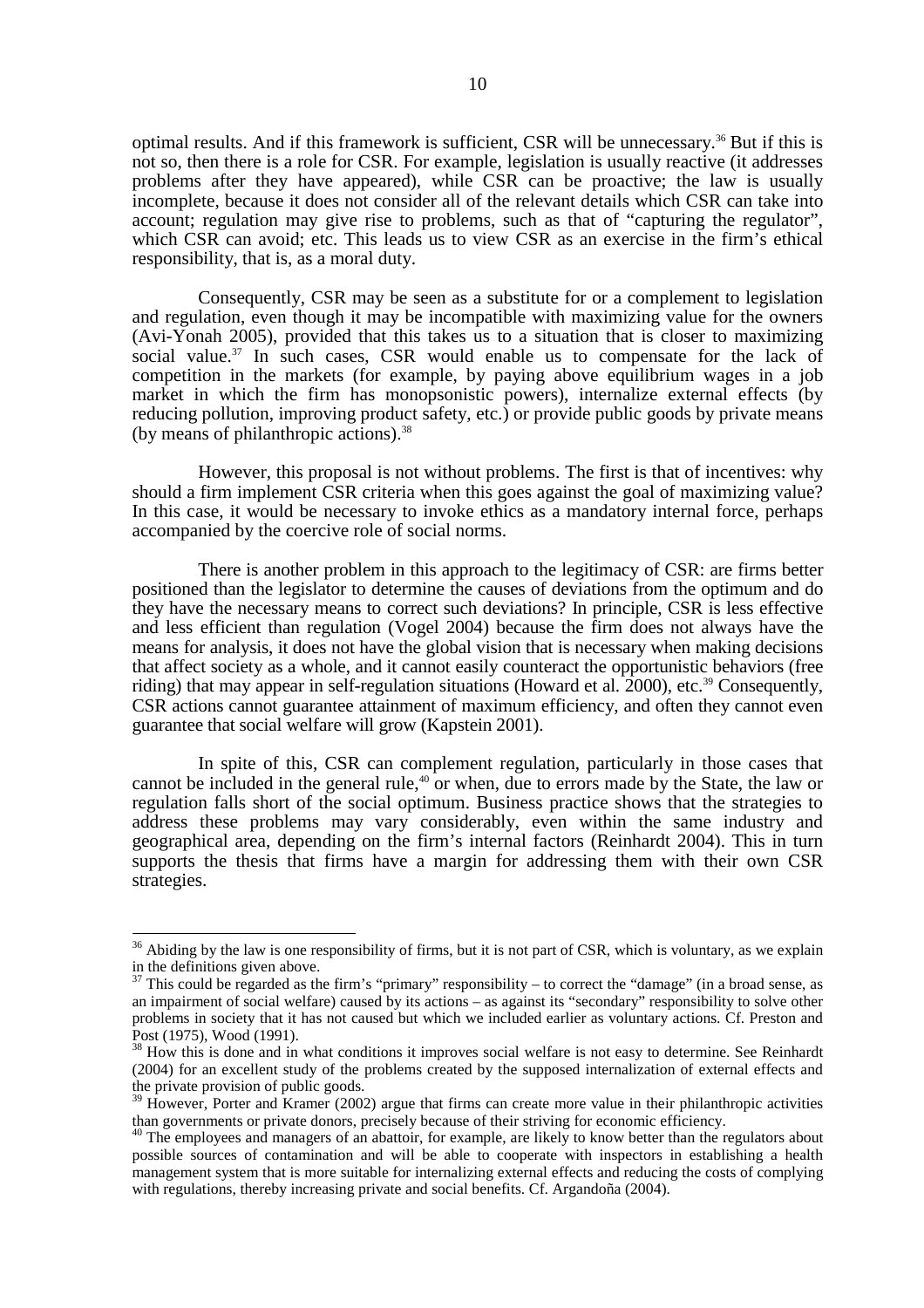This brings us back to the consideration of CSR not as a specific responsibility dependent upon the "pressures and expectations of society", according to Vogel's definition (2004) given above, but as a further manifestation of the responsibility that all individuals and institutions have with respect to the consequences of their actions – a responsibility that is primarily ethical but which may also be legal (if it falls within the scope of the law) or social (if it is demanded by society), but which need not necessarily be concurrent with them.

#### *Social responsibility in the nexus of contracts*

In theory, tasks and quasi-rents within the firm (and between the firm and its closest external stakeholders, mainly customers and suppliers) may be distributed and coordinated by means of contracts. In practice, as we have already suggested, we have reason to believe that contracts may not be sufficient to develop, through investment in specific (physical, human and organizational) capital and in an atmosphere of cooperation and trust, learning and innovation, the distinctive capabilities that the firm needs in order to create social value. 41

This trust will be based, for example, on the conviction that relations within the firm are governed by fairness in the distribution of the quasi-rents generated, particularly when the cooperation is carried out in teams. Can contracts alone generate such trust? If the answer is no, then there is a role for CSR, even within the economic paradigm. And again, this role concurs with that of ethics. CSR can help create the necessary environment for the nexus of contracts to give rise to a social optimum and this is often what is pursued when it is proposed as a requisite for the effective functioning of organizations.<sup>42</sup>

Venkataraman (2002, p. 46) says that "the essence of the corporation is the competitive claims made of it by diverse stakeholders. It is a fact of business life that different stakeholders have different and often conflicting expectations of a corporation. Indeed, the firm itself can be said to be an invention to allow such conflict to be discovered, surfaced, and resolved, because conflicting claims have to be discovered and methods for resolution executed". And not just for settling conflicts or distributing quasi-rents,<sup>43</sup> but for the creation of social value itself, which assumes cooperation between customers, suppliers, employees, managers, financial institutions and the firm (Barney 1991, Freeman 2004, Halal 2001, Wernerfelt 1984).

# *Social responsibility in the practice of business management*

 $\overline{1}$ 

There is one other area in which CSR may have a place, namely, within the praxis of management, because maximizing value for the owners is a methodological assumption used to explain how firms act ("as if" they maximized that value: Friedman 1953), and it could even be used as a criterion for assessing managers' performance.<sup>44</sup> However, it is not an operational management principle – to say that marginal cost must be equal to marginal

<sup>&</sup>lt;sup>41</sup> From a sociological viewpoint, Sennett (1998) points out the limitations that a purely contractual approach may have on the development of human links within the firm.

 $42$  Rosanas (2004) explains the conditions that must exist, with bounded rationality, for trust to be created within an organization, when the agents act moved by "higher interests" and resist the temptation of opportunism. In such conditions, CSR (again, understood as an ethical responsibility) may enable an approximation to the social optimum in the long term. I would like to thank Prof. Joan E. Ricart for this point.<br><sup>43</sup> This would be the approach to stakeholder theory in terms of interest alone, criticized by Melé (2002).

<sup>&</sup>lt;sup>44</sup> The need for a single management assessment criterion has been put forward on many occasions; for example, in Jensen (2001), Marcoux (2000), Sternberg (2000).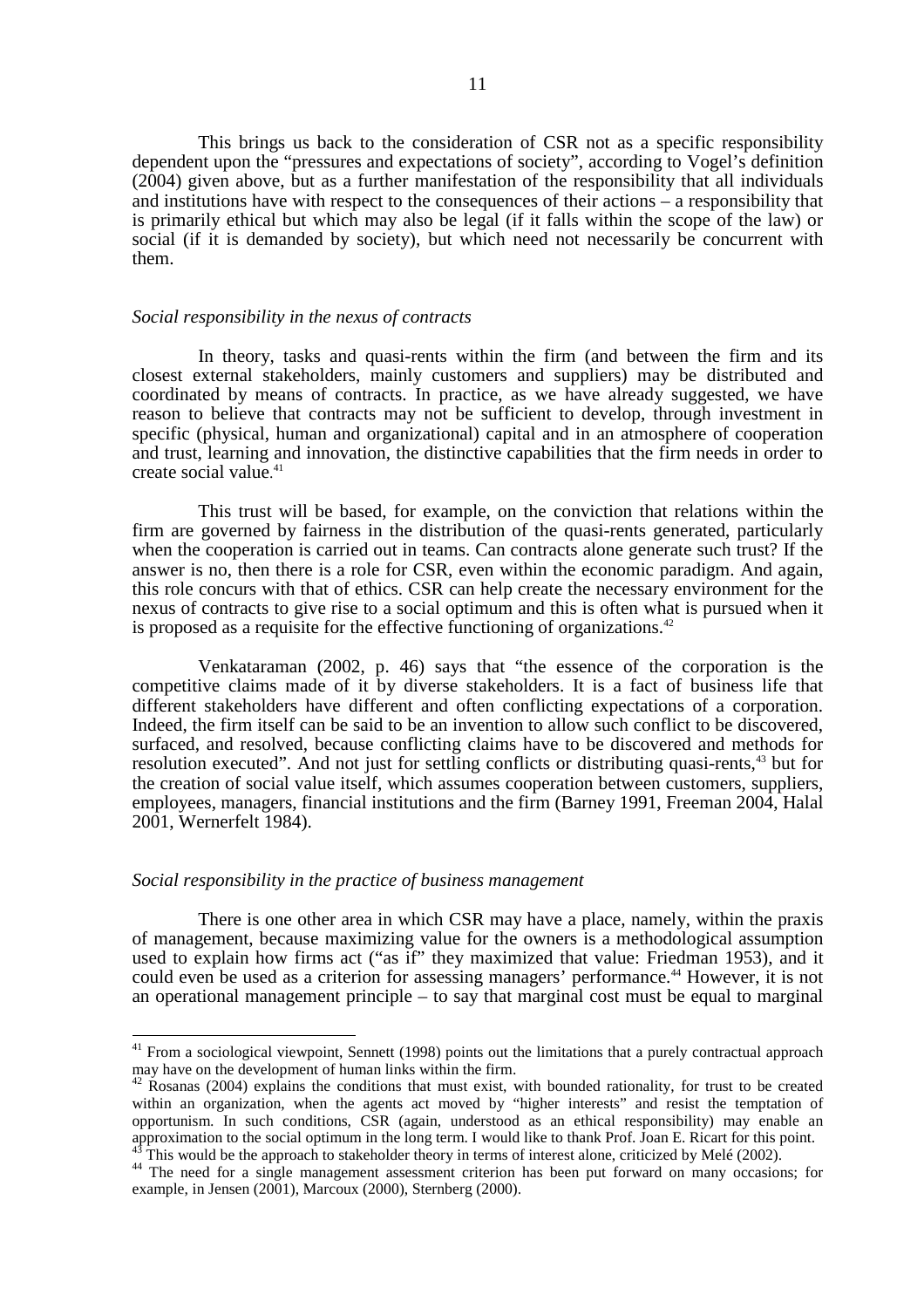revenue does not explain how decisions can be made within the firm. Therefore, managers may need a variety of criteria, principles and rules, which can include CSR.

Indeed, some proposals about CSR view it as a management technique or management area. However, this implies stripping it of its normative function.

## **Conclusions**

 $\overline{\phantom{a}}$ 

Friedman (1970, p. 138) stated that the responsibility of the person on whom the firm's management is conferred is "to conduct the business in accordance with [the owners'] desires, which generally will be to make as much money as possible while conforming to the basic rules of the society, both those embodied in law and those embodied in ethical custom". This is a private normative argument – this is what managers have the obligation to do, in accordance with fairness criteria, because that is what the owners expect, although "of course, in some cases his employers may have a different objective" (p. 138). $45$ 

However, if Friedman can say that "the social responsibility of business is to increase its profits", this is a social normative argument. The firm's social function is economic efficiency: creating the maximum possible value, greater than what its stakeholders can achieve individually or through exchanges on the market (Aoki 1894, Kochan and Osterman 1994, Post et al. 2002).<sup>46</sup>

And, in spite of the numerous criticisms it has received, Friedman's position is not arbitrary. The firm is an economic institution and, as such, it must apply efficiency criteria, which are part of its social function.<sup>47</sup> However, as we have already shown, these criteria are not sufficient by themselves. Does this mean that there is a role for CSR? My answer is yes, but not as often understood in books and articles on the subject. As a management technique, or as a voluntary activity allowed by owners, CSR needs no justification, but neither does it have any normative function. And whenever such a normative function is ascribed to it, whenever it is argued that firms *must* take CSR into account when performing their social function, we are identifying CSR with ethics. To put it rather bluntly and, probably, unfairly: CSR does not exist. What does exist is the firm's responsibility, which is the same as that shared by all individuals and all organizations. And this responsibility is ethical (Freeman and Velamuri 2005).

Does this take us back to Friedman's thesis that the firm's responsibility is efficiency, within the limits stipulated by law and, as we have just stressed, by ethics? Not exactly, for two reasons. First: Friedman views ethics as a series of social norms that are accepted for peaceful coexistence and to prevent deceit and fraud<sup>48</sup> (in short, a complement of the law insofar as the law cannot cover all the relevant situations) and not as a body of criteria, values and virtues for decision-making (Polo 1996). Consequently, his concept of ethics is insufficient as a guide for human decisions.

<sup>&</sup>lt;sup>45</sup> This is a deontological criterion, which must not be overlooked. Managers are using the owners' resources and have a fiduciary undertaking to them to use these resources in accordance with the owners' wishes and instructions (Boatright 1994, Hasnas 1998). However, what we are trying to show is that there are other arguments that go beyond this contractual duty and may even take precedence over it.<br><sup>46</sup> This is the explanation of the existence of the firm given by Coase (1937).

 $47$  Velamuri and Venkataraman (2005) defend this position from the viewpoint of the employer's function. For a discussion of the employer's role in value creation, see also Freeman and Phillips (2002).

<sup>48</sup> Sternberg (1994) talks about decency (not lying, stealing or cheating, respecting shareholders' ownership rights) and fairness (paying employees in line with their performance, promoting them on the basis of their merit, etc.) as ethical rules that are applicable to the firm.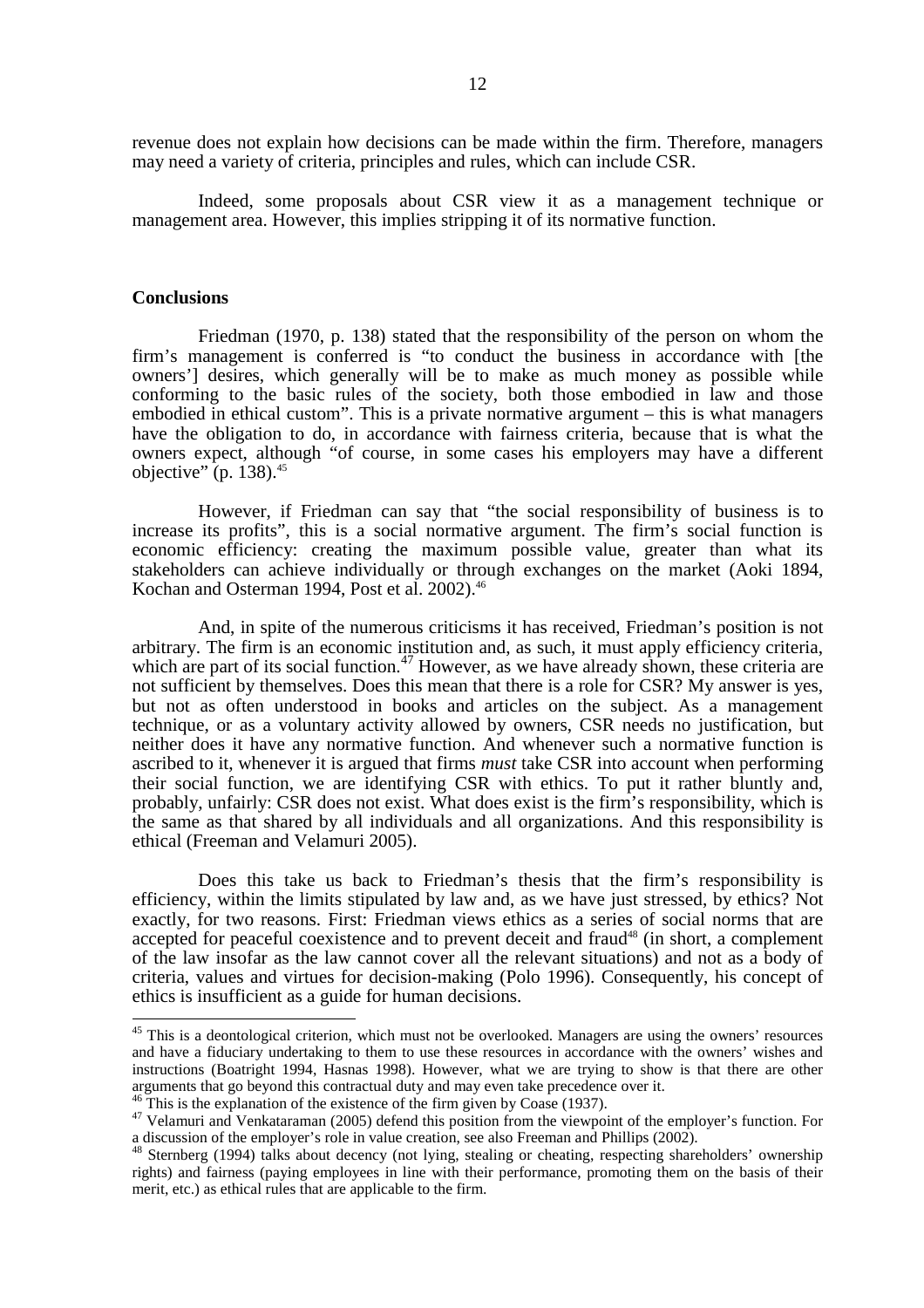And second, because Friedman considers that the economic decision is separate and independent of ethics which, together with law, is only an external constraint. On the other hand, the viewpoint proposed here is that decisions have several dimensions which are always interrelated. It is not a question of making efficient decisions after taking into account the constraints identified by law and ethics but of making decisions that are both ethical *and* efficient. If what we are talking about is optimal and excellent managerial behavior, the ethic of minimums is clearly insufficient.

The purpose of this paper was to shed a little light on the debate on the role of CSR within the firm. Having reached the end of the paper, it seems to me that we have not succeeded in our goal because, in essence, the disagreements on this issue are disagreements on the scientific paradigm we profess. In short, is economics a separate science that does not need to use the categories of other disciplines (in our case, other social sciences and ethics) to state its conclusions? If the reader believes it is, the arguments we have given will not convince him. The problem, as MacIntyre (1990) pointed out, is that the discussions on paradigms cannot be resolved from a particular paradigm: it is necessary to work from both at once, seeking a solution that overcomes their respective limitations.<sup>49</sup>

 $\overline{\phantom{a}}$ 

<sup>&</sup>lt;sup>49</sup> On the level of practical debate, Tetlock (2000, p. 323) explains it very well: "Libertarian conservatives might oppose the (confiscatory) stakeholder model even when confronted by evidence that concessions in this direction have no adverse effects on profitability to shareholders. Expropriation is expropriation, no matter how prettified. And some egalitarians might well endorse the stakeholder model, even if shown compelling evidence that it reduces profits".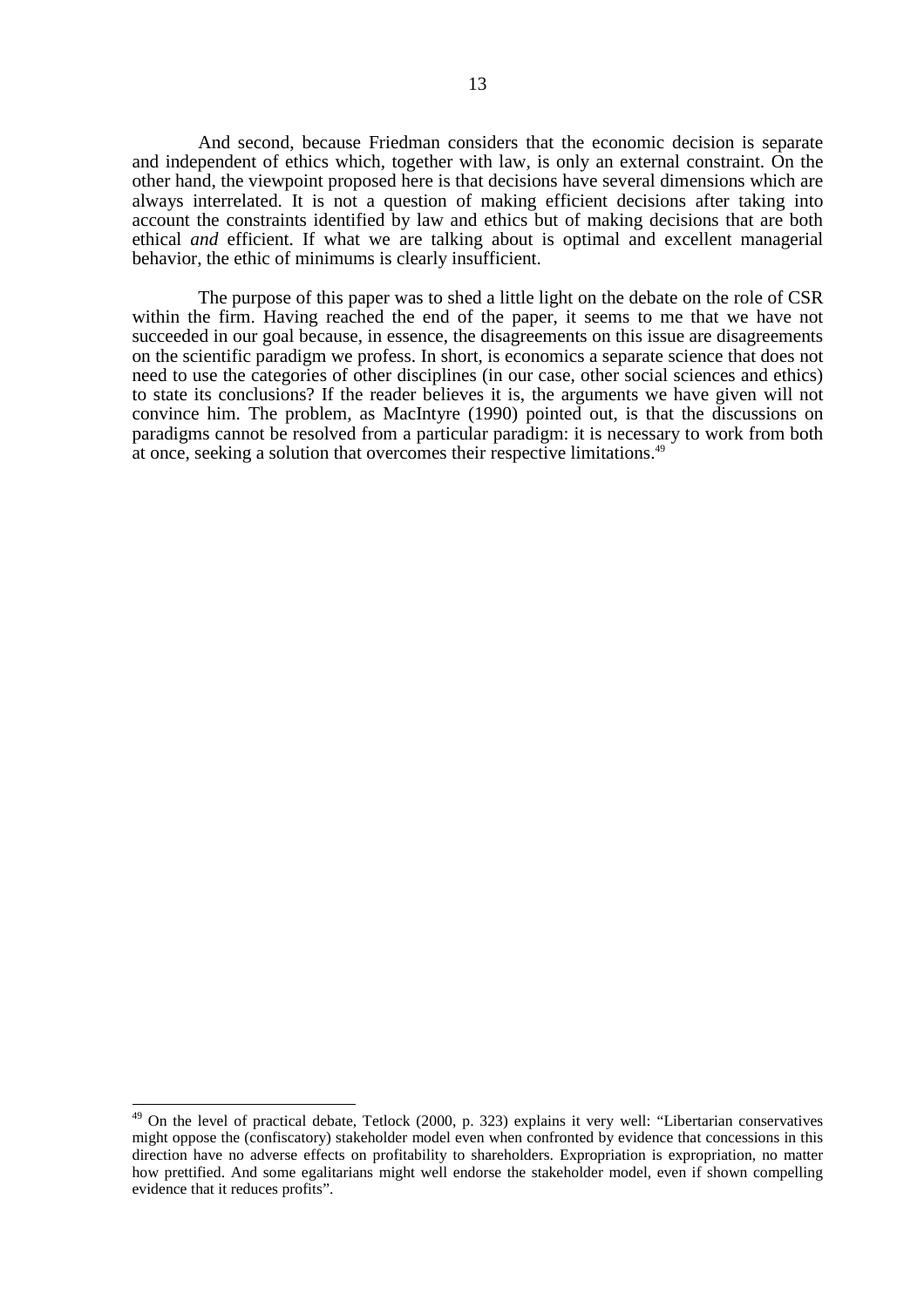#### **References**

- Aoki, M. (1984), *The Co-Operative Game Theory of the Firm*. New York: Oxford University Press.
- Argandoña, A. (1989), "Relaciones entre economía y ética", Research Paper No. 166, IESE Business School.
- Argandoña, A. (1998), "Ethical perspectives on finance", presented at the Conference "Conceiving ethics in business", Tilburg University.
- Argandoña, A. (2003a), "Propiedad y control en los procesos de toma de decisiones", in *Segundas Jornadas sobre la singularidad de las Cajas de Ahorro españolas*. Zaragoza: Federación de Usuarios de Cajas.
- Argandoña (2003b), "Las funciones de la empresa: el papel de la maximización del valor para el accionista", *Revista del Instituto de Estudios Económicos*, "La empresa española en el siglo XXI, II. El gobierno corporativo", 1.
- Argandoña, A. (2004), "On ethical, social and environmental management systems", *Journal of Business Ethics*, 51.
- Argandoña, A. (2005), "La teoría de la acción y la teoría económica", in R. Rubio de Urquía, ed., *Antropología y teoría económica*. Madrid: Unión Editorial, in press.
- Arrow K.J. (1973), "Social responsibility and economic efficiency", *Public Policy*, 21.
- Arrow, K.J. (1968), "Economic equilibrium", *International Encyclopaedia of the Social Sciences*. New York: MacMillan.
- Arrow, K.J. and F. Hahn (1971), *General Competitive Analysis*. San Francisco: Holden-Day.
- Arruñada, B. (1998), *Teoría contractual de la empresa*. Madrid: Marcial Pons.
- Avi-Yonah, R.S. (2005), "The cyclical transformations of the corporate form: a historical perspective on corporate social responsibility", Working Paper No. 38, University of Michigan Law School.
- Baker, G., R. Gibbons and K.J. Murphy (2002), "Relational contracts and the theory of the firm", *Quarterly Journal of Economics*, 117.
- Barney, J. (1991), "Firm resource and sustained competitive advantage", *Journal of Management*, 17.
- Blaug, M. (1980), *The Methodology of Economics. Or How Economists Explain*. Cambridge: Cambridge University Press, 2nd. ed., 1992.
- Boatright, J.R. (1994), "Fiduciary duties and the shareholder-management relation: or, what's so special about shareholders?", *Business Ethics Quarterly*, 4, 4.
- Boatright, J.R. (2002), "Ethics and corporate governance: justifying the role of shareholder", in N.E. Bowie, ed., *The Blackwell Guide to Business Ethics*. Oxford: Blackwell.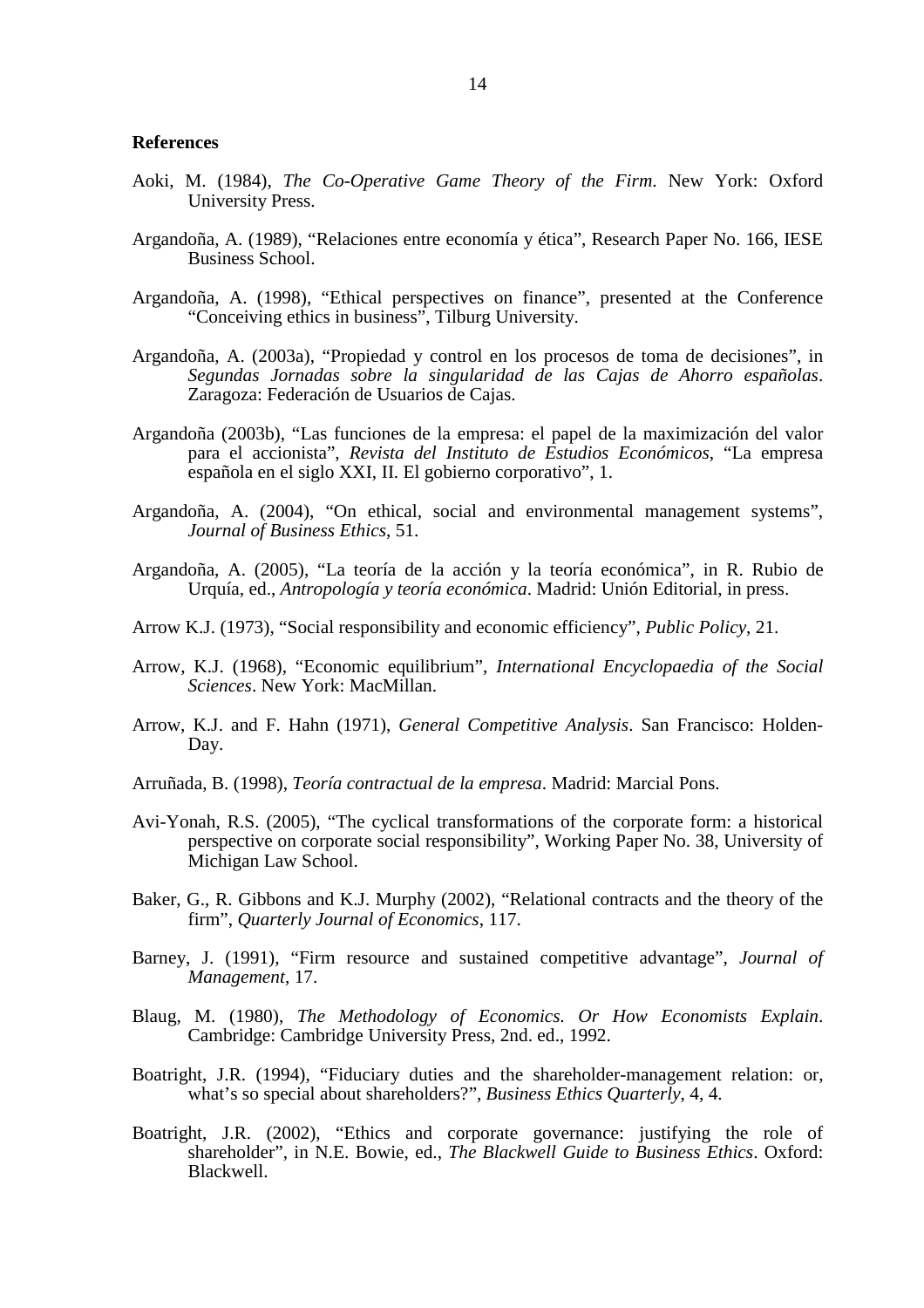- Bradley, M., A. Schipani, A.K. Sundaram and J.P. Walsh (1999), "The purposes and accountability of the corporation in contemporary society: corporate governance at the crossroads", *Law and Contemporary Problems*, Duke University, 62.
- Brickley, J.A., J. Zimmerman, C.W. Smith and J.L. Zimmerman (2000), *Managerial Economics and Organizational Architecture*. New York: McGraw-Hill.
- Brunner, K. and W.H. Meckling (1977), "The perception of man and the conception of government", *Journal of Money, Credit and Banking*, 9, 1, 1.
- Buchanan, J. (1985), *Ethics, Efficiency, and the Market*. Oxford: Clarendon Press.
- Chandler, G. (2003), "The curse of 'corporate social responsibility'", *New Academy Review*, 2, 1.
- Coase, R. (1937), "The nature of the firm", *Economica*, 4.
- European Commission (2001), *Green Book. Promoting a European framework for corporate social responsibility*. Brussels: European Commission.
- Easterbrook, F.H. and D.R. Fischel (1991), *The Economic Structure of Corporate Law*. Cambridge: Harvard University Press.
- Fama, E.F. and M.H. Miller (1972), *The Theory of Finance*. Hinsdale: Dryden Press.
- Freeman, R.E. (2004), "Value creation and trade: a stakeholder approach", presented at the Transatlantic Business Ethics Conference, Barcelona, October 1-3, 2004.
- Freeman, R.E. and W.M. Evan (1990), "Corporate governance: a stakeholder interpretation", *The Journal of Behavioral Economics*, 19, 4.
- Freeman, R.E. and J. McVea (2001), "A stakeholder approach to strategic management", in M. Hitt, R. Freeman & J. Harrison, eds., *Handbook of Strategic Management*. Oxford: Blackwell.
- Freeman, R.E. and R.A. Phillips (2002), "Stakeholder theory: a libertarian defense", *Business Ethics Quarterly*, 12, 3.
- Freeman, R.E. and S.R. Velamuri (2005), "A new approach to CSR: company stakeholder responsibility", April.
- Friedman, M. (1953), "The methodology of positive economics", in *Essays in Positive Economics*. Chicago: University of Chicago Press.
- Friedman, M. (1962), *Capitalism and Freedom*. Chicago: University of Chicago Press.
- Friedman, M. (1970), "The social responsibility of business is to increase its profits", *The New York Times Magazine*, September 13. Reproduced in W.M. Hoffman and R.E. Frederick, eds., *Business Ethics. Readings and Cases in Corporate Morality*. 3rd ed., New York: McGrawHill, 1995, pp. 137-141.
- Garriga, E. and D. Melé (2004), "Corporate social responsibility: mapping the territory", *Journal of Business Ethics*, 53.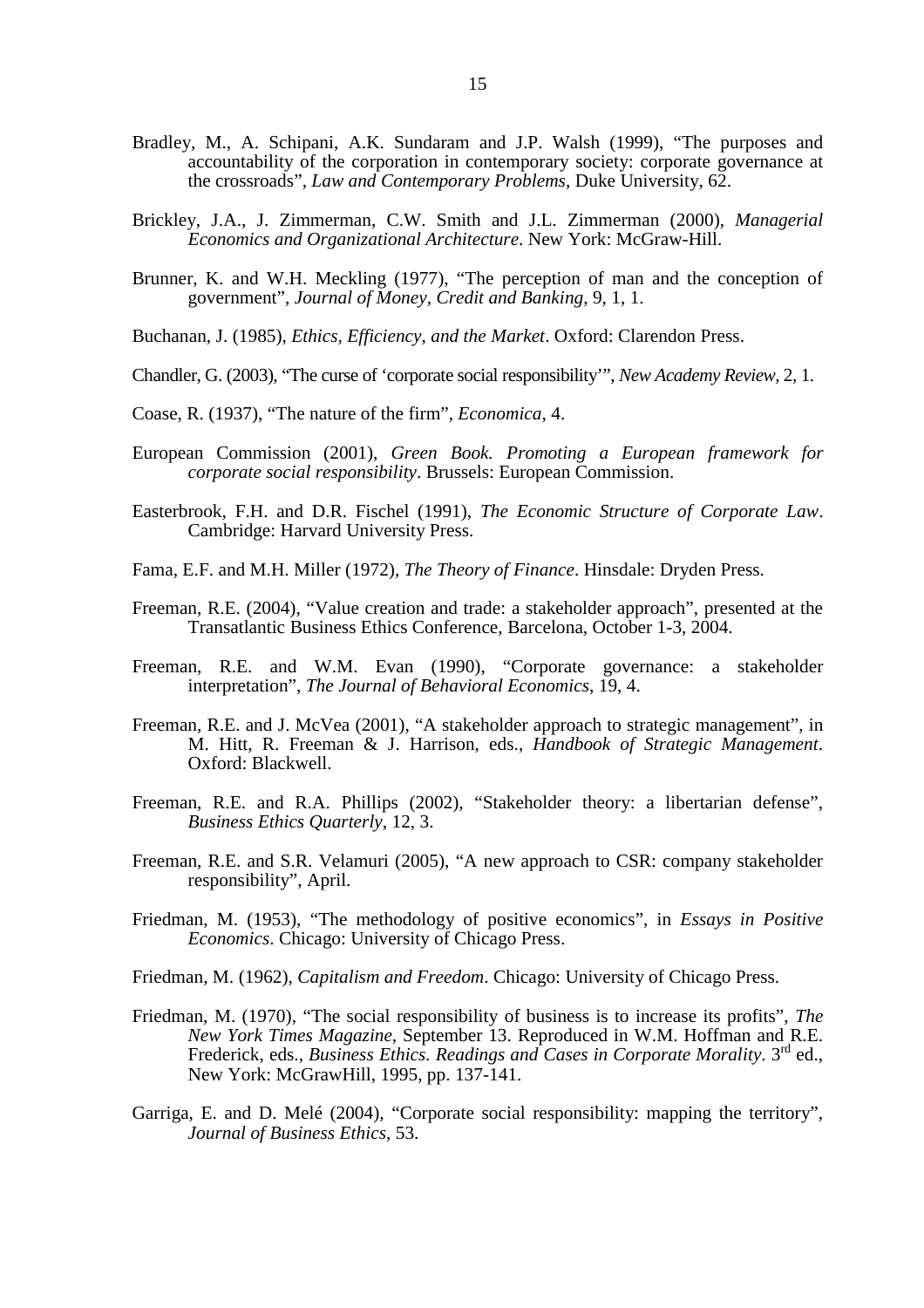- Gibbons, R. (2004), "Four formal(izable) theories of the firm?", Working Paper No. 04-34, Massachusetts Institute of Technology, Department of Economics.
- Gómez Biscarri, J. (2000), "Rationality in economics: an essay on methodology and psychology", *Boletín de Estudios Económicos*, 55, 170.
- Hamlin, A.P. (1986), *Ethics, Economics and the State*. Brighton: Wheatsheaf Books.
- Hasnas, J. (1998), "The normative theories of business ethics: a guide for the perplexed", *Business Ethics Quarterly*, 8, 1.
- Hayek, F.A. (1960), "The corporation in a democratic society: in whose interest ought it and will it be run", in M. Anshen and G.L. Bach, eds., *Management and Corporations*. New York: McGraw-Hill, 1960.
- Henderson, D. (2001), *Misguided Virtue. False Notions of Corporate Social Responsibility*. Wellington: New Zealand Business Roundtable.
- Hahn, F. (1973), "The winter of our discontent", *Economica*, 40.
- Halal, W.E. (2001), "The collaborative enterprise. A stakeholder model uniting profitability and responsibility", *Journal of Corporate Citizenship*, 2.
- Hausman, D.M. (2003), "Philosophy of economics", in E.N. Zalta, ed., *Stanford Encyclopedia of Philosophy*, http://plato.stanford.edu/entries/economics (visited in April 2005).
- Howard, J., J. Nash and J. Ehrenfeld (2000), "Standard setting or smokescreen? Implementation of a voluntary environmental code", *California Management Review*, winter.
- Huerta de Soto, J. (1999), "The ethics of capitalism", *Journal of Markets and Morality*, 2, 2.
- Illanes, J.L. (1994), "El mercado: ética y eficiencia", in D. Melé, ed., *Ética, mercado y negocios*. Pamplona: Eunsa.
- Jensen, M.C. (2001), "Value maximization, stakeholder theory, and the corporate objective function", *Journal of Applied Corporate Finance*, 14.
- Kapstein, E. (2001), "The corporate ethics crusade", *Foreign Affairs*, September/October.
- Kaufman, A., E. Englander and C.H. Wood (2003), "A team production model of corporate governance revisited", SMPP Working Paper No. 03-03, George Washington University School of Business and Public Management.
- Kochan, T.A. and P. Osterman (1994), *The Mutual Gains Enterprise: Forging a Winning Partnership among Labor, Management and Government*. Boston: Harvard Business School Press.
- Lozano, J.M. (2000), "Companies and society. Ethical responsibilities", in J. Verstraeten, ed., *Business Ethics. Broadening the Perspectives*. Leuven: Peeters.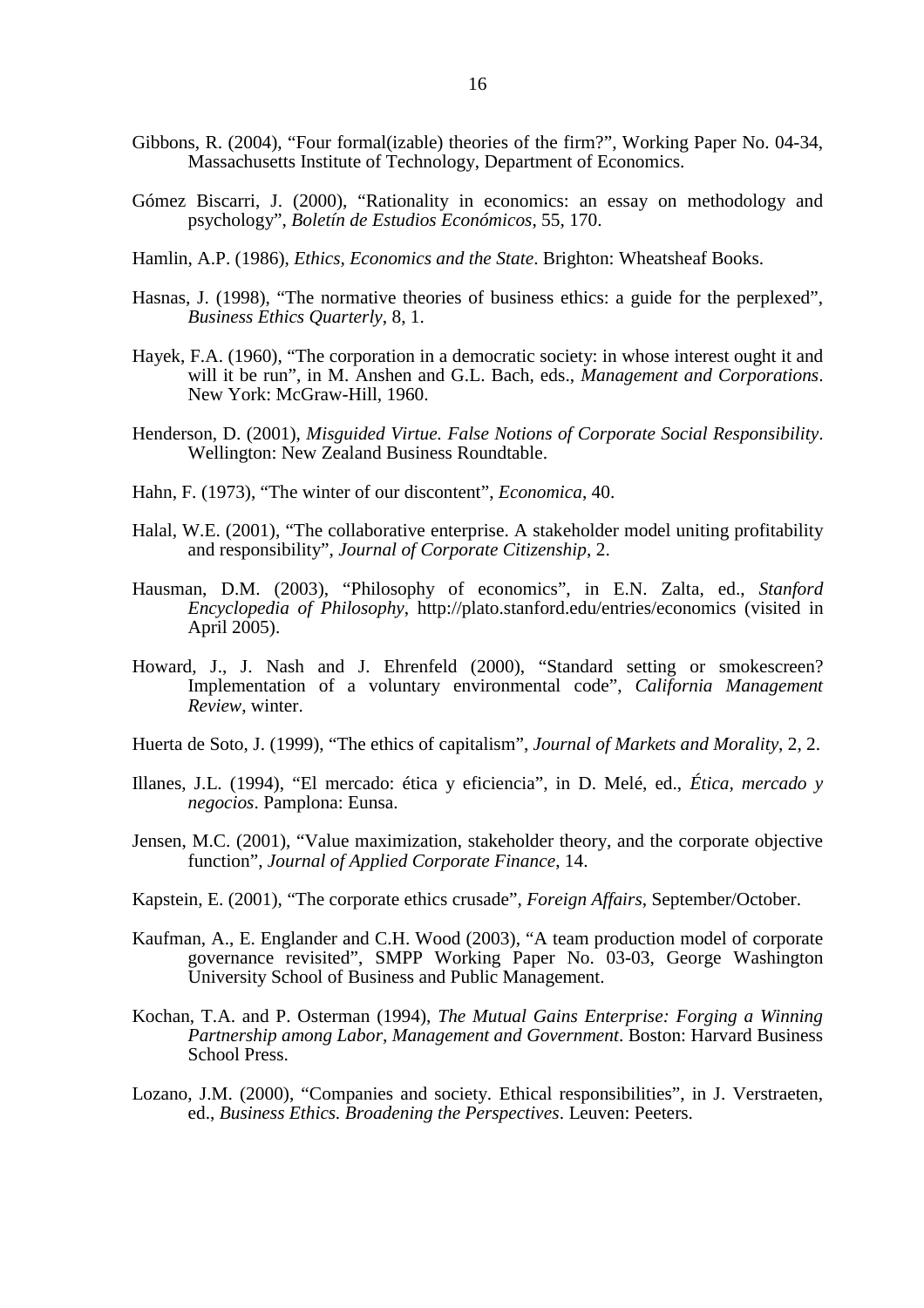- Lozano, J.M. (2004), "What is a successful company? A path to understanding accountability", in G.G. Brenkert, ed., *Corporate Integrity and Accountability*. Thousand Oaks: Sage Publications.
- MacIntyre, A. (1990), *Three Rival Versions of Moral Enquiry: Encyclopaedia, Genealogy and Tradition*. Notre Dame: University of Notre Dame Press.
- Marcoux, A.M. (2000), "Balancing act", in J.R. DesJardins and J.J. McCall, eds., *Contemporary Issues in Business Ethics*. Belmont: Wadsworth.
- Margolis, J.D. and J.P. Walsh (2003), "Misery loves companies: rethinking social initiatives by business", *Administrative Science Quarterly*, 48.
- Masten, S. (1988), "A legal basis for the firm", *Journal of Law, Economics, and Organization*, 4.
- Meckling, W.H. (1976), "Values and the choice of the model of the individual in the social sciences", *Schweizerische Zeitschrift für Volkswirtschaft und Statistik*, Fall.
- Melé, D. (2002), "Not only stakeholder interests", in S.A. Cortright and M.J. Naughton, eds., *Rethinking the Purpose of Business*. Notre Dame: University of Notre Dame Press.
- Mises, L. (1949), *Human Action. A Treatise on Economics*. New Haven: Yale University Press.
- Mitchell, R.K., B.R. Agle and D.J. Wood (1997), "Towards a theory of stakeholder identification and salience: defining the principle of who and what really counts", *Academy of Management Review*, 22, 4.
- Mossin, J. (1977), *The Economic Efficiency of Financial Markets*. Lexington: Lexington Books.
- Ogden, S. and R. Watson (1999), "Corporate performance and stakeholder management: balancing shareholder and customer interests in the U.K. privatized water industry", *Academy of Management Journal*, 42, 5.
- Pérez López, J.A. (1993), *Fundamentos de la dirección de empresas*. Madrid: Rialp.
- Polo, L. (1996), *Ética. Hacia una versión moderna de los temas clásicos*. Madrid: Unión Editorial.
- Post, J.E., L.E. Preston and S. Sauter-Sachs (2002), *Redefining the Corporation: Stakeholder Management and Corporate Wealth*. Stanford: Stanford University Press.
- Porter, M.E. and M.R. Kramer (2002), "The competitive advantage of corporate philanthropy", *Harvard Business Review*, 80, 12.
- Preston, L.E. and J.E. Post (1975), *Private Management and Public Policy: The Principle of Public Responsibility*. Englewood Cliffs: Prentice Hall.
- Primeaux, P. and J. Stieber (1994), "Profit maximization: the ethical mandate of business", *Journal of Business Ethics*, 13.
- Rajan, R. and L. Zingales (2003), *Saving Capitalism from Capitalists: Unleashing the Power of Financial Markets to Create Wealth and Spread Opportunity*. New York: Crown Business.